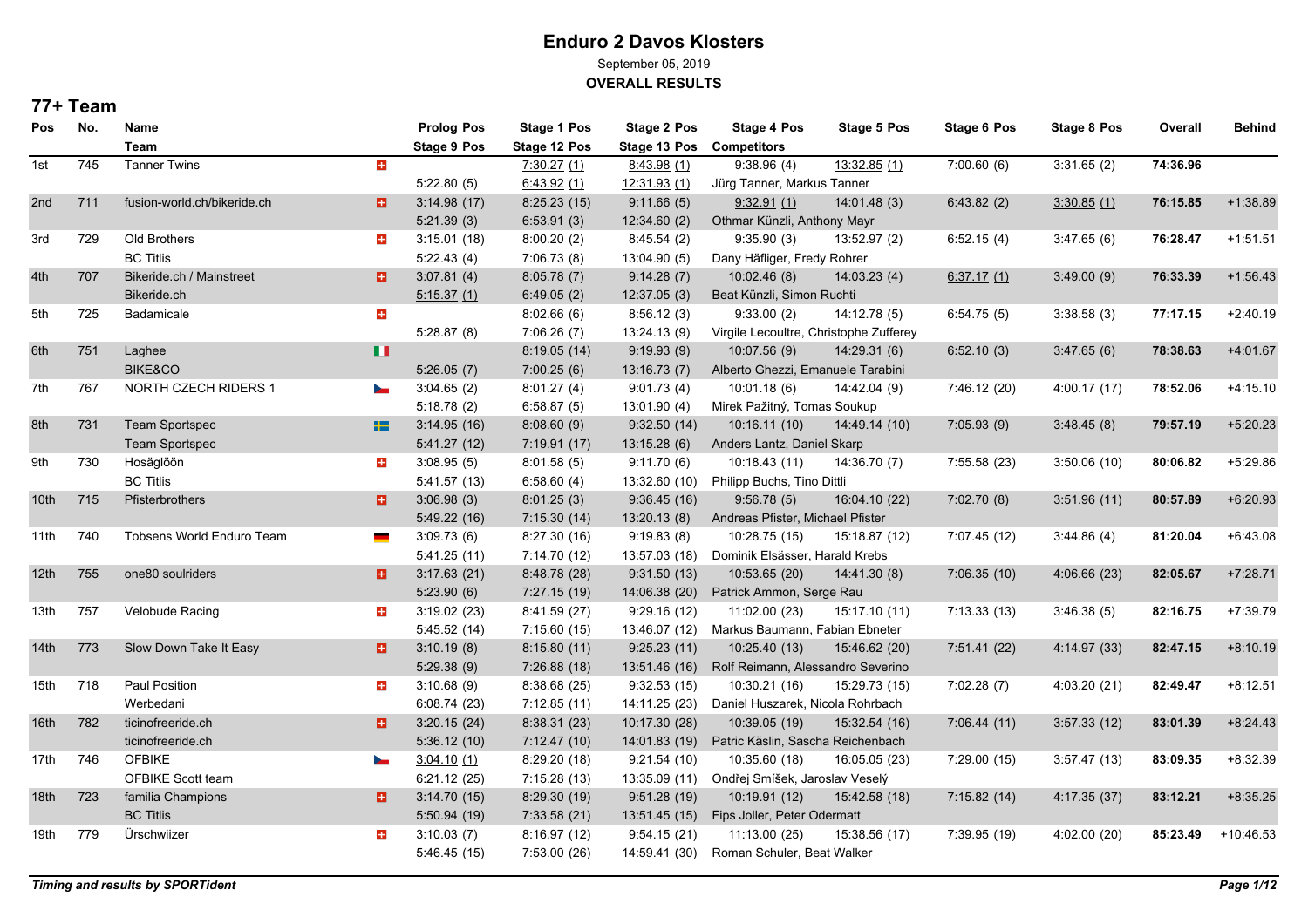September 05, 2019

**OVERALL RESULTS**

| <b>Pos</b>       | No. | Name                           |                          | <b>Prolog Pos</b>  | Stage 1 Pos   | Stage 2 Pos   | Stage 4 Pos                       | Stage 5 Pos                                | <b>Stage 6 Pos</b> | <b>Stage 8 Pos</b> | Overall  | <b>Behind</b> |
|------------------|-----|--------------------------------|--------------------------|--------------------|---------------|---------------|-----------------------------------|--------------------------------------------|--------------------|--------------------|----------|---------------|
|                  |     | <b>Team</b>                    |                          | <b>Stage 9 Pos</b> | Stage 12 Pos  | Stage 13 Pos  | <b>Competitors</b>                |                                            |                    |                    |          |               |
| 20th             | 166 | <b>BA Bicyclette Club</b>      | $\pm$                    | 3:11.60(11)        | 8:18.75(13)   | 9:40.58(18)   | 10:02.35(7)                       | 15:57.08 (21)                              | 9:02.20(37)        | 5:29.42 (67)       | 85:33.30 | +10:56.34     |
|                  |     |                                |                          | 5:53.80(20)        | 7:17.53(16)   | 13:51.59 (17) | Laurent Känzig, Baptiste Toffolon |                                            |                    |                    |          |               |
| 21st             | 752 | La Combière                    | a                        | 3:26.63(33)        | 8:38.67(24)   | 9:38.31(17)   | 10:58.56 (21)                     | 15:46.00 (19)                              | 7:30.88(17)        | 4:16.12(34)        | 85:53.80 | $+11.16.84$   |
|                  |     |                                |                          | 6:07.80(22)        | 7:57.90 (28)  | 14:59.56 (31) | Evariste Berney, Frédéric Simond  |                                            |                    |                    |          |               |
| 22nd             | 720 | Trailsurfer                    | $\pm$                    | 3:12.40(12)        | 8:29.52(20)   | 10:09.49 (25) | 11:33.86 (28)                     | 16:26.46 (26)                              | 7:35.97 (18)       | 4:16.17(35)        | 87:24.42 | +12:47.46     |
|                  |     | Trailsurfer                    |                          | 6:47.17(35)        | 7:28.00 (20)  | 14:37.78 (24) | Chris Fischer, Marcel Profer      |                                            |                    |                    |          |               |
| 23rd             | 716 | <b>Tobsensworld Racingteam</b> |                          | 3:22.87(27)        | 8:27.95(17)   | 10:02.98 (24) | 11:36.36 (29)                     | 16:16.45 (24)                              | 8:38.70(28)        | 4:01.54 (19)       | 87:31.83 | $+12:54.87$   |
|                  |     |                                |                          | 5:55.20(21)        | 7:40.83 (24)  | 14:51.82 (28) | Moritz Hinkel, Robbi Nagel        |                                            |                    |                    |          |               |
| 24th             | 708 | <b>Birdmans Brigade</b>        | H                        | 3:13.75(13)        | 8:30.27 (21)  | 10:56.70 (37) | 11:09.53 (24)                     | 16:47.80 (28)                              | 8:14.38(26)        | 4:13.16 (32)       | 87:52.81 | $+13:15.85$   |
|                  |     |                                |                          | 6.42.64(31)        | 7:11.83(9)    | 14:06.50 (21) | Joakim Andreasen, Christian Ravn  |                                            |                    |                    |          |               |
| 25 <sub>th</sub> | 775 | EnduroFalster 1                | 82.                      | 20:28.94 (66)      | 9.54.90(52)   | 10:38.08 (31) | 11:55.42 (31)                     | 16:25.95 (25)                              | 8:11.58(25)        | 4:09.00(27)        | 89:48.03 | $+15:11.07$   |
|                  |     |                                |                          | 6:44.37(33)        | 7:59.10 (29)  | 13:49.63 (14) | Morten Langerup, Peter Langerup   |                                            |                    |                    |          |               |
| 26th             | 749 | B&J racing                     | ₩                        | 3:28.66(35)        | 8:32.12 (22)  | 11:16.93 (46) | 11:31.75 (27)                     | 16:42.57 (27)                              | 9.00.48(36)        | 4:12.90 (31)       | 90:05.87 | $+15:28.91$   |
|                  |     | B&J enduro                     |                          | 6:22.95(26)        | 7:42.92 (25)  | 14:43.25 (26) | Ben Morgan, Jon Pearson           |                                            |                    |                    |          |               |
| 27th             | 765 | Peto team                      | п                        | 3:16.11(19)        | 8:13.92 (10)  | 16:52.58 (70) | 10:35.08 (17)                     | 15:29.62 (14)                              | 7:49.63(21)        | 3:58.75(15)        | 90:33.80 | +15:56.84     |
|                  |     |                                |                          | 5:50.48(17)        | 7:35.41 (22)  | 14:08.33 (22) | Erwin Mattesich, Stefano Turotti  |                                            |                    |                    |          |               |
| 28th             | 780 | Long live Kräutersammler       | $\pm$                    | 3:14.11(14)        | 8:07.97(8)    | 18:59.09 (72) | 10:26.46 (14)                     | 15:20.83 (13)                              | 7:30.62 (16)       | 3:59.06(16)        | 91:43.28 | +17:06.32     |
|                  |     |                                |                          | 5:50.90 (18)       | 7:40.73 (23)  | 13:47.62 (13) | Pascal Bollier, Bernie Senn       |                                            |                    |                    |          |               |
| 29th             | 701 | Team Eyjafjallajökull          | ۲۲                       | 3:24.25(28)        | 8:41.58 (26)  | 9:58.90(23)   | 11:45.60 (30)                     | 20:21.45 (55)                              | 7:57.70 (24)       | 4:09.65 (29)       | 91:59.94 | +17:22.98     |
|                  |     | <b>HFR</b>                     |                          | 6:09.99(24)        | 8:09.10(32)   | 14:45.97 (27) |                                   | Halldor Magnusson, Sigurdur Jon Sigurdsson |                    |                    |          |               |
| 30th             | 759 | Samo da se fu*a team           | e <sub>m</sub>           | 3:30.40(40)        | 9:38.25(45)   | 10:52.33 (35) | 11:25.44 (26)                     | 17:45.83 (31)                              | 9:15.03(39)        | 4:05.68 (22)       | 92:03.45 | $+17:26.49$   |
|                  |     |                                |                          | 6:26.00(27)        | 7:55.75 (27)  | 14:39.14 (25) | Samo Lecnik, Mitja Znidar         |                                            |                    |                    |          |               |
| 31st             | 709 | We are Basta 4                 | $\equiv$                 | 3:32.45(41)        | 9:13.98(37)   | 10:34.86 (30) | 12:13.35 (35)                     | 18:04.65 (36)                              | 9:03.57(38)        | 4:09.07 (28)       | 93:04.24 | $+18:27.28$   |
|                  |     |                                |                          | 6.46.98 (34)       | 7:59.25 (30)  | 14:58.53 (29) | Daan Cramer, Bas Hurenkamp        |                                            |                    |                    |          |               |
| 32nd             | 763 | <b>I BULLI</b>                 | H                        | 3:26.40(32)        | 8:59.63 (29)  | 11:21.73 (47) | 12:03.27 (32)                     | 17:29.98 (29)                              | 8:42.70 (30)       | 4:24.75 (46)       | 93:41.97 | +19:05.01     |
|                  |     |                                |                          | 6:40.33(30)        | 8:15.71 (39)  | 15:43.87 (39) | Paolo Noventa, Luigi Svanosio     |                                            |                    |                    |          |               |
| 33rd             | 748 | Dukes of Uetliberg             | $\overline{\phantom{a}}$ | 3:25.87(31)        | 9.47.76(47)   | 10:51.61 (34) | 12:57.45 (44)                     | 17:49.85 (32)                              | 8:17.85(27)        | 4:40.00 (55)       | 95:03.66 | $+20:26.70$   |
|                  |     |                                |                          | 6:56.05(41)        | 8:02.53(31)   | 15:40.56 (38) | Tal Heskia, Chris Kirby           |                                            |                    |                    |          |               |
| 34th             | 733 | MTBA / Atama                   | $\sim$                   | 3:29.03(37)        | 8:59.97 (30)  | 11:56.44 (53) | 12:08.04 (33)                     | 17:40.60 (30)                              | 8:53.64 (32)       | 4:11.10 (30)       | 95:18.22 | $+20:41.26$   |
|                  |     | <b>MTBA</b>                    |                          | 7:08.30(43)        | 8:14.26(36)   | 16:05.87 (42) | Allard Dijkstra, Hugo Later       |                                            |                    |                    |          |               |
| 35th             | 744 | Ruhemodus                      | в                        | 3:24.67(29)        | 9:54.87(51)   | 10:56.25 (36) | 12:18.46 (36)                     | 18:10.12 (37)                              | 8:40.51(29)        | 4:28.85 (50)       | 96:12.25 | $+21:35.29$   |
|                  |     |                                |                          | 6:28.33(28)        | 8.13.69(35)   | 17:01.17 (50) |                                   | Peter Aeschlimann, Michael Schneider       |                    |                    |          |               |
| 36th             | 717 | Ruwa-bw-tech.ch                | ÷                        | 3:32.58(42)        | 10:03.68 (53) | 11:06.07 (39) | 12:33.05 (38)                     | 18:32.85 (42)                              | 8:58.15(35)        | 4:07.06 (25)       | 96:30.98 | $+21:54.02$   |
|                  |     | www.ruwa-kuechen.ch            |                          | 6:54.66(39)        | 8:30.46 (43)  | 15:45.00 (40) | Marco Guldimann, Bruno Werder     |                                            |                    |                    |          |               |
| 37th             | 726 | bachtel-biker.ch               | o                        | 3:21.05(25)        | 9:23.58(40)   | 10:12.25(26)  | 12:53.44 (43)                     | 18:28.50 (41)                              | 9:54.38(48)        | 3:58.15(14)        | 97:11.92 | $+22:34.96$   |
|                  |     | bachtel-biker.ch               |                          | 7:23.97(46)        | 8:25.68(42)   | 16:31.97 (46) | Martin Benedetti, Roger Loser     |                                            |                    |                    |          |               |
| 38th             | 750 | Volabasso                      | H                        | 3:53.07(62)        | 9:10.85(36)   | 10:39.75 (33) | 13:45.50 (51)                     | 18:47.91 (43)                              | 10:02.82 (49)      | 4:29.10 (51)       | 97:29.69 | $+22:52.73$   |
|                  |     | Team Giangi's bike             |                          | 6:55.90(40)        | 8:18.93 (40)  | 15:18.93 (34) | Sergio Belotti, William Rossini   |                                            |                    |                    |          |               |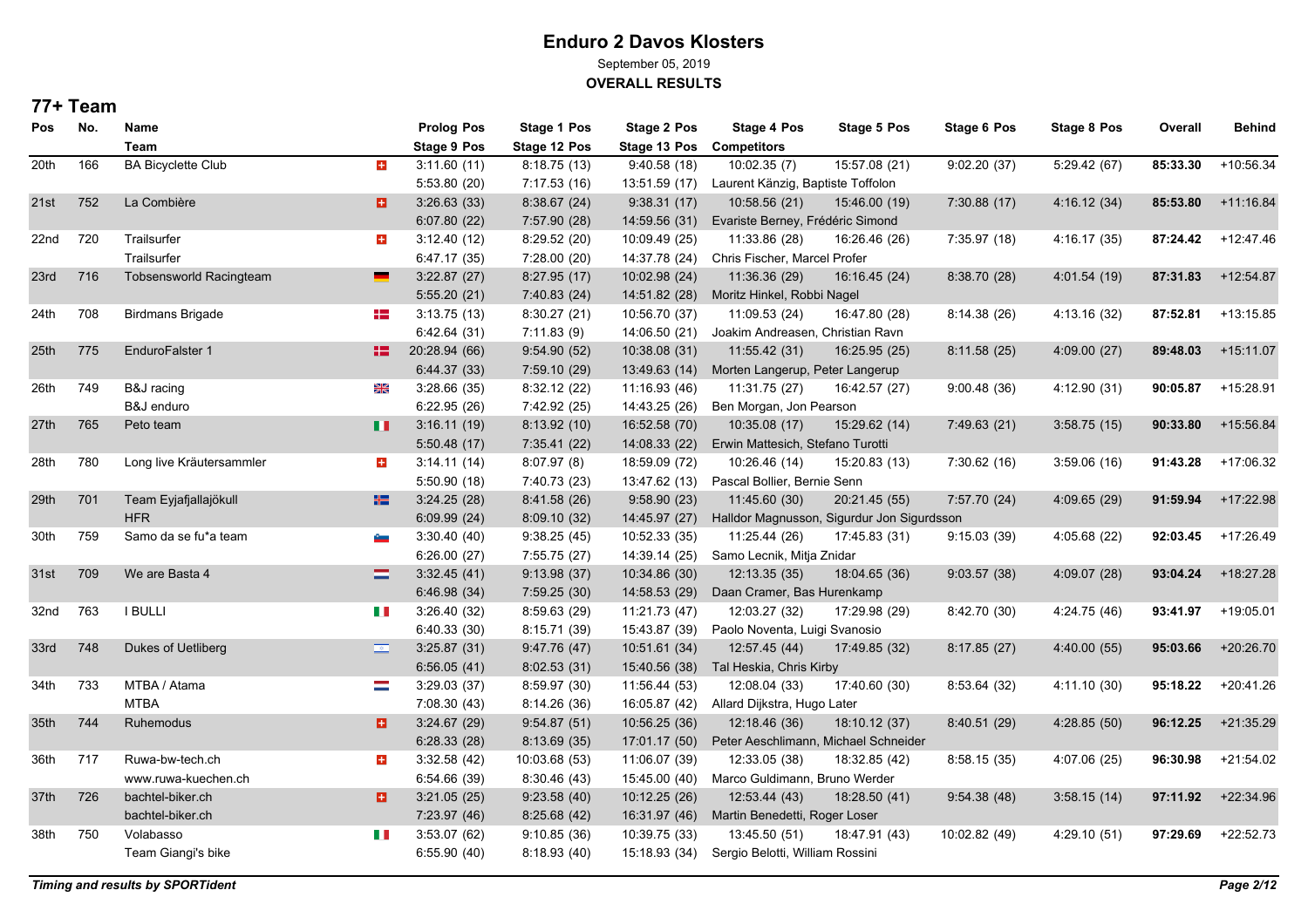September 05, 2019

**OVERALL RESULTS**

| Pos  | No. | Name<br><b>Team</b>           |                            | <b>Prolog Pos</b><br>Stage 9 Pos | <b>Stage 1 Pos</b><br>Stage 12 Pos | <b>Stage 2 Pos</b><br>Stage 13 Pos | <b>Stage 4 Pos</b><br><b>Competitors</b> | Stage 5 Pos                             | <b>Stage 6 Pos</b> | Stage 8 Pos  | Overall   | <b>Behind</b> |
|------|-----|-------------------------------|----------------------------|----------------------------------|------------------------------------|------------------------------------|------------------------------------------|-----------------------------------------|--------------------|--------------|-----------|---------------|
| 39th | 758 | Smiley Mauri and the Old Gang | $\bullet$                  | 3:28.33(34)                      | 9:22.70 (39)                       | 11:10.69 (43)                      | 13:14.60 (46)                            | 18:26.92 (40)                           | 9:16.86(40)        | 4:47.11 (59) | 98:29.33  | $+23:52.37$   |
|      |     |                               |                            | 7:21.35 (45)                     | 8:47.43 (45)                       | 16:01.67 (41)                      | Sebastian Blandino, Alex Granados        |                                         |                    |              |           |               |
| 40th | 762 | We are Basta 5                | $\equiv$                   | 3:36.74(46)                      | 9:34.90(44)                        | 11:06.60 (40)                      | 13:05.65 (45)                            | 19:00.30 (45)                           | 9:49.91(47)        | 4:21.42 (43) | 99:04.83  | $+24:27.87$   |
|      |     |                               |                            | 6:52.13(37)                      | 8:52.87(47)                        | 16:21.05 (44)                      | Michel Bergsteyn, Joost Van Gorkum       |                                         |                    |              |           |               |
| 41st | 727 | <b>Tree Huggers</b>           | ₩                          | 3.29.20(38)                      | 9:32.91(43)                        | 11:39.81 (50)                      | 12:09.41 (34)                            | 22:03.41 (61)                           | 9:27.18(44)        | 4:00.19 (18) | 99:16.27  | $+24:39.31$   |
|      |     |                               |                            | 6:43.08(32)                      | 8:25.00(41)                        | 15:15.28 (32)                      | Tom Clarke, David Parker                 |                                         |                    |              |           |               |
| 42nd | 714 | <b>KCR Enduro Team</b>        | $\equiv$                   | 3.36.26(45)                      | 9:08.27(34)                        | 11:16.77 (45)                      | 12:34.22 (39)                            | 18:02.95 (35)                           | 8:55.63(34)        | 4:26.36(47)  | 99:50.36  | $+25:13.40$   |
|      |     |                               |                            | 6:48.70 (36)                     | 8:09.23(34)                        | 20:28.23 (61)                      |                                          | Kees-Jan Van Dongen, Rudi Van Vliet     |                    |              |           |               |
| 43rd | 772 | 98+ oldmenduro                | X                          | 3.48.47(55)                      | 10:20.90 (56)                      | 11:32.78 (48)                      | 12:42.00 (42)                            | 18:22.88 (38)                           | 10:12.58 (52)      | 4:21.26 (42) | 99:54.09  | $+25:17.13$   |
|      |     |                               |                            | 7:27.35 (48)                     | 9:14.11(52)                        | 15:40.23 (37)                      | Alan Sanderson, Mark Twist               |                                         |                    |              |           |               |
| 44th | 784 | scrubdummies                  | a                          | 3.16.85(20)                      | 9:10.70(35)                        | 11:34.75 (49)                      | 12:37.05 (40)                            | 19:44.48 (49)                           | 10:44.31 (55)      | 4.20.75 (41) | 101:06.34 | $+26:29.38$   |
|      |     | bikeride.ch                   |                            | 7:34.42 (49)                     | 8:15.03(37)                        | 17:04.85 (52)                      | Patrick Füglistaller, Pirmin Schärer     |                                         |                    |              |           |               |
| 45th | 739 | Endurobellendo                | ⋇                          | 3:29.42(39)                      | 9:07.28(33)                        | 11:12.60(44)                       | 14:18.20 (55)                            | 20:21.05 (54)                           | 10:10.96 (51)      | 4:30.87 (52) | 101:19.23 | $+26:42.27$   |
|      |     |                               |                            | 8:11.35 (56)                     | 8:09.12 (33)                       | 15:17.80 (33)                      |                                          | Adam Wheelwright Wheelwright, Jon Woods |                    |              |           |               |
| 46th | 754 | DRIFT Bike Senior Team        | o                          | 3.34.28(44)                      | 9:19.25(38)                        | 11:08.25(41)                       | 13:57.81 (53)                            | 19:26.20 (47)                           | 10:30.37 (53)      | 4:41.79 (57) | 102:58.45 | $+28:21.49$   |
|      |     |                               |                            | 7:24.00(47)                      | 9:07.90(50)                        | 17:22.88 (54)                      | Martin Anrig, Konrad Wysocki             |                                         |                    |              |           |               |
| 47th | 747 | CK Uni                        | ╋═                         | 3.45.82(53)                      | 10:26.73 (58)                      | 11:40.18 (51)                      | 13:41.64 (49)                            | 20:00.16 (50)                           | 9:35.50(45)        | 4:20.60 (40) | 103:25.74 | +28:48.78     |
|      |     | CK Uni                        |                            | 7:54.90 (52)                     | 8:56.78 (48)                       | 16:49.25 (48)                      | Björn Atthoff, Tony Söderström           |                                         |                    |              |           |               |
| 48th | 159 | Les Cariolles                 | Ð.                         | 3:38.70(47)                      | 10.24.50(57)                       | 12:22.13 (57)                      | 12:39.75 (41)                            | 17:51.60 (33)                           | 8:52.80(31)        | 4:27.00 (48) | 103:52.39 | $+29:15.43$   |
|      |     |                               |                            | 6:29.48(29)                      | 14:16.43 (63)                      | 16:28.70 (45)                      | Denis Gasparute, Quentin Willemin        |                                         |                    |              |           |               |
| 49th | 743 | Keine Ahnung                  | $\pm$                      | 3.43.68(52)                      | 10:31.50 (59)                      | 11:50.38 (52)                      | 13:45.21 (50)                            | 20:45.90 (56)                           | 10:34.07 (54)      | 4:18.25 (38) | 106:47.32 | $+32:10.36$   |
|      |     |                               |                            | 8:26.79 (58)                     | 10:01.22 (60)                      | 16:34.00 (47)                      | Guillaume Chapallaz, Sander Lückers      |                                         |                    |              |           |               |
| 50th | 737 | PowerBaar                     | a                          | 3.46.35(54)                      | 10:45.42 (61)                      | 12:09.43 (55)                      | 14:57.14 (60)                            | 19:37.73 (48)                           | 11:23.47 (59)      | 4:53.88(61)  | 108:55.07 | $+34:18.11$   |
|      |     | VC Baar-Zug                   |                            | 8:09.45(55)                      | 9:28.59(55)                        | 17:29.96 (56)                      | Roger Bürgisser, Stefan Schlumpf         |                                         |                    |              |           |               |
| 51st | 734 | <b>TSM Enduroteam</b>         | ╇                          | 3.43.37(51)                      | 11:06.56 (65)                      | 13:07.60 (61)                      | 14:36.67 (58)                            | 20:10.55 (53)                           | 10:45.11 (56)      | 4:39.06 (54) | 109:29.00 | $+34:52.04$   |
|      |     | Göteborg stigcyklister        |                            | 8:40.02 (60)                     | 9:25.00(54)                        | 16:58.43 (49)                      | Klas Collbo, Mikael Nilsson              |                                         |                    |              |           |               |
| 52nd | 704 | We Are Basta - Trailaddicts   | $\equiv$                   | 3:50.07(59)                      | 10.56.48 (64)                      | 12:40.11 (59)                      | 13:59.97 (54)                            | 20:08.65 (52)                           | 11:26.53(60)       | 4:44.61 (58) | 109:44.00 | +35:07.04     |
|      |     |                               |                            | 7:50.68(51)                      | 8:51.43 (46)                       | 19:05.54 (59)                      | Paul Reijerse, Bram Van Boekholt         |                                         |                    |              |           |               |
| 53rd | 724 | Off in the Woods              | XK                         | 3:25.80(30)                      | 9:52.20(48)                        | 12:30.35 (58)                      | 18:11.65 (67)                            | 20:03.05 (51)                           | 11:34.62 (61)      | 4:23.25 (44) | 110:45.04 | +36:08.08     |
|      |     |                               |                            | 8:18.29(57)                      | 9:35.93(56)                        | 16:15.70 (43)                      | James Bryers, Landon Pullen              |                                         |                    |              |           |               |
| 54th | 753 | Schwarzwald-Bike.com          |                            | 3.49.05(57)                      | 10:13.58 (55)                      | 12:40.90 (60)                      | 15:50.22 (61)                            | 23:11.41 (64)                           | 11:04.00 (58)      | 4:41.10 (56) | 112:47.79 | $+38:10.83$   |
|      |     |                               |                            | 8:06.82(54)                      | 9:11.85(51)                        | 17:47.91 (57)                      | Gerhard Eck, Johannes Kronbach           |                                         |                    |              |           |               |
| 55th | 735 | Helmersson brothers           | ╇                          | 3:18.05(22)                      | 22:10.93 (73)                      | 9:56.12(22)                        | 13:54.84 (52)                            | 21:21.65 (57)                           | 9:18.52(41)        | 4:06.89(24)  | 113:54.85 | +39:17.89     |
|      |     |                               |                            | 9:14.23(61)                      | 8:15.14(38)                        | 15:36.53 (35)                      | Toni Dahl, Patrik Helmersson             |                                         |                    |              |           |               |
| 56th | 778 | <b>Team Framecrackers</b>     | $\qquad \qquad \leftarrow$ |                                  | 9:06.92(32)                        | 10:29.75 (29)                      | 30:07.35 (71)                            | 17:59.17 (34)                           | 9:41.60(46)        | 4:27.83 (49) | 113:58.88 | +39:21.92     |
|      |     |                               |                            | 7:50.50(50)                      | 8:39.16(44)                        | 15:36.60 (36)                      | Olli Bliss, Anders Pyy                   |                                         |                    |              |           |               |
| 57th | 776 | EnduroFalster 2               | æ                          | 3:49.32 (58)                     | 10:35.77 (60)                      | 12:21.35 (56)                      | 14:49.81 (59)                            | 21:31.34 (58)                           | 14:45.33 (64)      | 4:36.77 (53) | 115:12.75 | $+40.35.79$   |
|      |     |                               |                            | 9:33.25(63)                      | 9:45.83(57)                        | 17:13.30 (53)                      | Henrik Andersen, Jacob Larsen            |                                         |                    |              |           |               |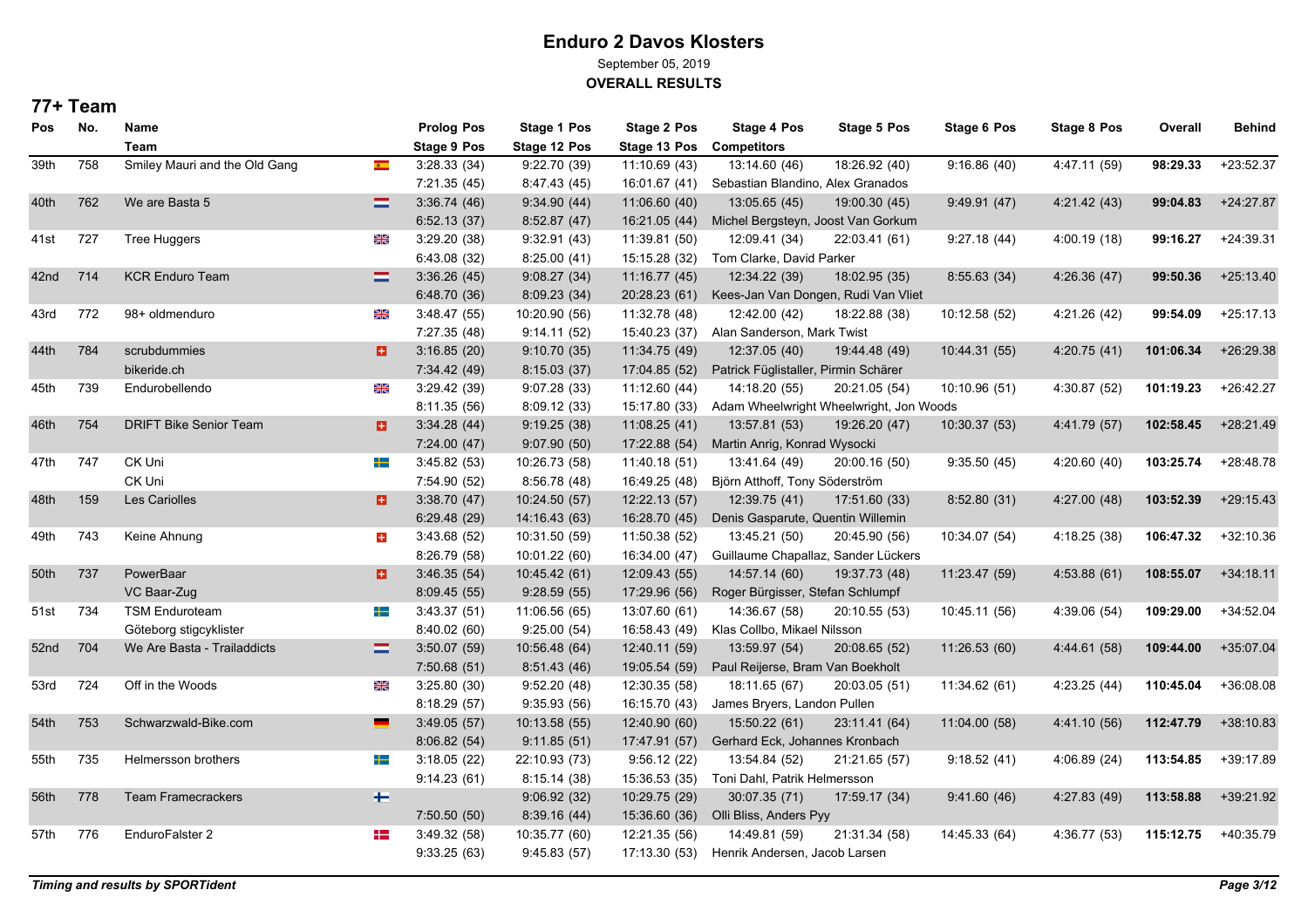September 05, 2019

**OVERALL RESULTS**

| Pos        | No. | Name                       |                 | <b>Prolog Pos</b>  | Stage 1 Pos   | <b>Stage 2 Pos</b> | Stage 4 Pos                        | Stage 5 Pos                            | <b>Stage 6 Pos</b> | <b>Stage 8 Pos</b> | Overall    | <b>Behind</b>        |
|------------|-----|----------------------------|-----------------|--------------------|---------------|--------------------|------------------------------------|----------------------------------------|--------------------|--------------------|------------|----------------------|
|            |     | Team                       |                 | <b>Stage 9 Pos</b> | Stage 12 Pos  | Stage 13 Pos       | <b>Competitors</b>                 |                                        |                    |                    |            |                      |
| 58th       | 712 | out of range 2.0           | $\pm$           | 3:52.10(60)        | 10:51.48 (62) | 13:52.36 (64)      | 15:59.81 (63)                      | 21:51.53 (59)                          | 13:13.40 (63)      | 4:24.13(45)        | 116:07.21  | $+41:30.25$          |
|            |     |                            |                 | 8:30.73 (59)       | 9:56.82(59)   | 17:26.95 (55)      | Michael Heynen, Daniel Luchsinger  |                                        |                    |                    |            |                      |
| 59th       | 728 | <b>Studio Clint Racing</b> | 带               | 3:48.70(56)        | 9.52.20(48)   | 13:40.60 (62)      | 16:58.55 (64)                      | 22:04.39 (62)                          | 11:03.51(57)       | 5.07.18(64)        | 117:15.90  | +42:38.94            |
|            |     |                            |                 | 9.45.77(65)        | 9:19.85(53)   | 19:23.85 (60)      | Steve Barrett, Claude Poppelaars   |                                        |                    |                    |            |                      |
| 60th       | 703 | <b>Enduro Busters</b>      | <b>Control</b>  | 3.43.23(50)        | 10:54.50 (63) | 14:23.80 (66)      | 14:32.29 (57)                      | 22:45.15 (63)                          | 15:24.47 (66)      | 4:56.36 (62)       | 118:36.70  | +43:59.74            |
|            |     |                            |                 | 9:37.77(64)        | 8:58.46(49)   | 17:03.90 (51)      | Marek Nerko, Maciej Painta         |                                        |                    |                    |            |                      |
| 61st       | 705 | We are Basta 2             | $=$             | 3:52.95(61)        | 11:52.82 (67) | 14:50.07 (67)      | 17:19.97 (65)                      | 23:50.13 (65)                          | 15:08.68 (65)      | 4:59.69(63)        | 127:45.12  | +53:08.16            |
|            |     |                            |                 | 10:54.32 (66)      | 9:46.25(58)   | 19:03.19 (58)      |                                    | Marco Schepens, Geert Van Kranenburg   |                    |                    |            |                      |
| 62nd       | 783 | Capduro                    | $\pm$           |                    | 12:08.06 (69) | 15:35.45 (68)      | 17:33.22 (66)                      | 23:58.65 (66)                          | 16:22.95 (67)      | 6:00.08(69)        | 134:37.59  | $+60:00.63$          |
|            |     |                            |                 | 11:34.60 (68)      | 10:16.98 (61) | 21:07.60 (62)      | Arnaud Florentin, Matthew Frost    |                                        |                    |                    |            |                      |
| 63rd       | 761 | <b>Born Ready</b>          | ₩               | 4:03.82(63)        | 12:08.22 (70) | 13:45.03 (63)      | 18:53.69 (68)                      | 26:51.22 (67)                          | 17:25.30 (68)      | 5:26.58 (66)       | 138:36.13  | $+63:59.17$          |
|            |     |                            |                 | 11:05.02 (67)      | 11:50.40 (62) | 21:10.67 (63)      | Richi Nicholls, Scott Yarrow       |                                        |                    |                    |            |                      |
| 64th       | 764 | Gower Gold                 | 米               |                    | 13:38.95 (71) | 21:24.56 (73)      | 25:04.98 (70)                      | 33:02.00 (69)                          | 22:21.21 (69)      | 5:30.43 (68)       |            | 178:26.75 +103:49.79 |
|            |     |                            |                 | 13:33.68 (69)      | 14:17.93 (64) | 29:33.01 (64)      | Ian Parfrement, Harry Ramsden      |                                        |                    |                    |            |                      |
| <b>DNF</b> | 768 | <b>Holzapfel Racing</b>    | в               | 3:11.07(10)        | 9.01.47(31)   | 9:51.78(20)        | 10:59.91 (22)                      | 29:21.95 (68)                          | 9:26.59(43)        | 4:16.35(36)        | <b>DNF</b> |                      |
|            |     |                            |                 | 7:19.92(44)        |               |                    | Simon Koenig, Michael Rüegg        |                                        |                    |                    |            |                      |
| <b>DNF</b> | 736 | Whyte Bikes / Kreutzl      | <b>Contract</b> | 3.40.42(48)        | 10:09.27 (54) | 10:14.20 (27)      | 13:20.65 (47)                      | 18:58.00 (44)                          | 10:04.47 (50)      | 4:08.90 (26)       | <b>DNF</b> |                      |
|            |     | Downhill Berlin e.V.       |                 | 6:53.95(38)        |               |                    | Christian Scholz, Marc Schumann    |                                        |                    |                    |            |                      |
| <b>DNF</b> | 702 | Venom                      | 12              |                    | 11:24.15 (66) | 14:13.95 (65)      | 14:29.82 (56)                      | 21:58.58 (60)                          | 13:10.18 (62)      | 5:17.81(65)        | <b>DNF</b> |                      |
|            |     |                            |                 | 9:21.40(62)        |               |                    | Christoffer Every, Rene' Hansen    |                                        |                    |                    |            |                      |
| <b>DNF</b> | 769 | Airtime Dilettanten        | ÷               | 3.22.68(26)        | 9.46.30(46)   | 11:57.25 (54)      | 12:32.10 (37)                      | 19:03.60 (46)                          | 8.54.60(33)        | 4:18.75 (39)       | <b>DNF</b> |                      |
|            |     |                            |                 | 7:01.67 (42)       |               |                    | Jürg Hellrigl, Marco Schönenberger |                                        |                    |                    |            |                      |
| <b>DNF</b> | 756 | Look Ma No Hands!          | a               | 3:28.75(36)        | 9:54.13(50)   | 10:38.89 (32)      | 13:27.53 (48)                      |                                        |                    |                    | <b>DNF</b> |                      |
|            |     |                            |                 |                    |               |                    |                                    | Alexander Dambacher, Christian Roth    |                    |                    |            |                      |
| <b>DNF</b> | 777 | <b>Riding Heidi</b>        | H.              | 3:40.62(49)        | 9:29.90(42)   | 11:09.65 (42)      | 15:55.22 (62)                      | 18:24.55 (39)                          | 9:26.07(42)        | 4:49.53 (60)       | <b>DNF</b> |                      |
|            |     |                            |                 | 8:00.82(53)        |               |                    |                                    | Mario Roberto Carraro, Nicola Quinzani |                    |                    |            |                      |
| <b>DNF</b> | 706 | We are Basta 3             | ≡               | 4:29.03(64)        | 13:56.58 (72) | 17:51.43 (71)      | 24:14.80 (69)                      |                                        |                    |                    | <b>DNF</b> |                      |
|            |     |                            |                 |                    |               |                    | Michel Hooiveld, Theo Neyenhuis    |                                        |                    |                    |            |                      |
| <b>DNF</b> | 770 | The Rolling Dead           |                 | 4:30.55(65)        | 11:54.30 (68) | 16:38.55 (69)      |                                    |                                        |                    |                    | <b>DNF</b> |                      |
|            |     |                            |                 |                    |               |                    | Ivica Ivanovic, Mario Ivanovic     |                                        |                    |                    |            |                      |
| <b>DNF</b> | 742 | <b>BÄMSINGER</b>           |                 | 3.33.28(43)        | 9:28.48(41)   | 11:05.52 (38)      |                                    |                                        |                    |                    | <b>DNF</b> |                      |
|            |     |                            |                 |                    |               |                    | Nils Friedrich, Artur Wall         |                                        |                    |                    |            |                      |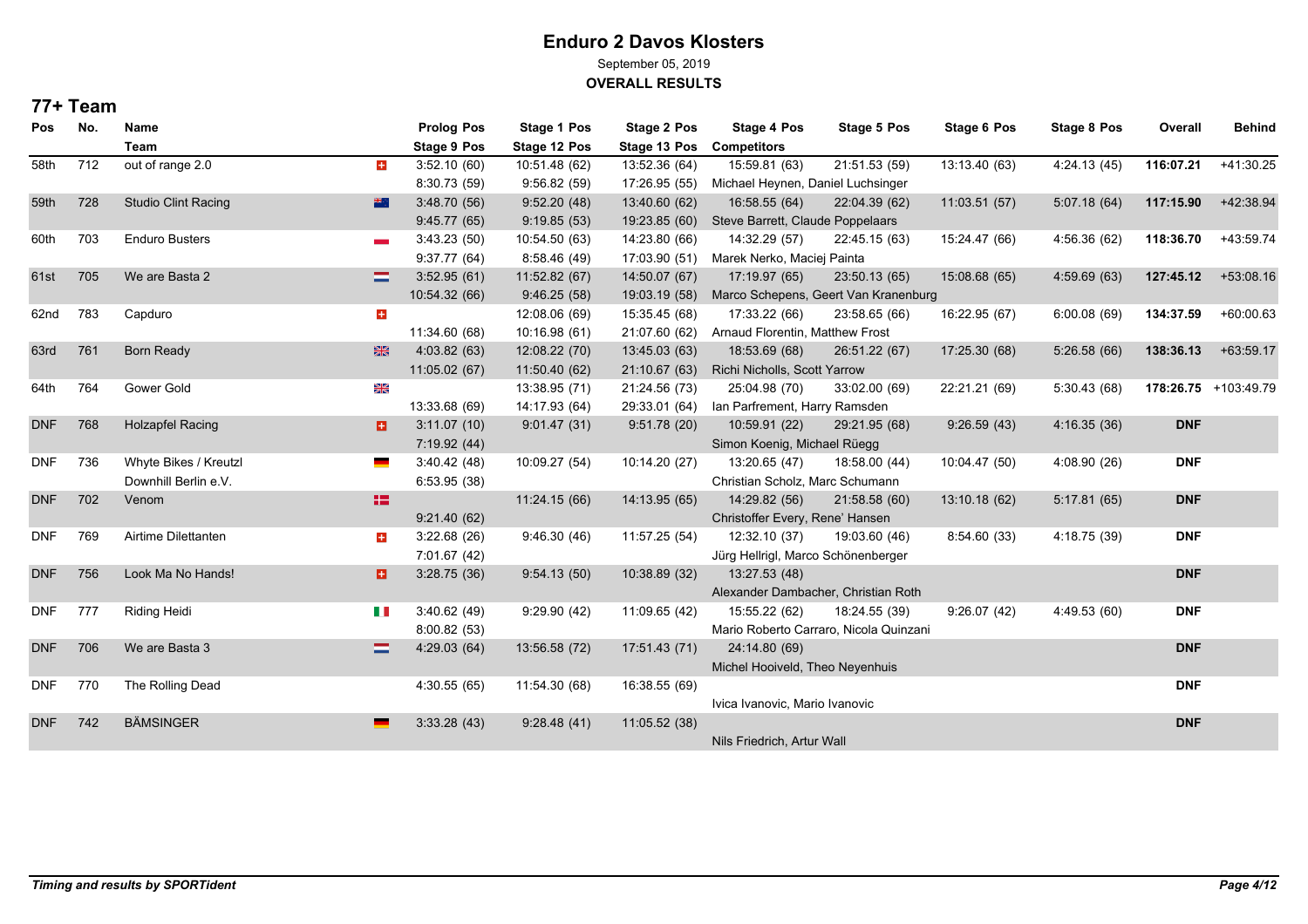September 05, 2019

**OVERALL RESULTS**

| <b>Pos</b>       | No. | Name                            |       | <b>Prolog Pos</b>  | <b>Stage 1 Pos</b> | <b>Stage 2 Pos</b> | Stage 4 Pos                                  | Stage 5 Pos   | <b>Stage 6 Pos</b> | Stage 8 Pos | Overall  | <b>Behind</b> |
|------------------|-----|---------------------------------|-------|--------------------|--------------------|--------------------|----------------------------------------------|---------------|--------------------|-------------|----------|---------------|
|                  |     | <b>Team</b>                     |       | <b>Stage 9 Pos</b> | Stage 12 Pos       | Stage 13 Pos       | <b>Competitors</b>                           |               |                    |             |          |               |
| 1st              | 118 | WHEELER - iXS Team              | $\pm$ | 2:55.38(5)         | 6:58.30(1)         | 7:34.35(1)         | 7:46.50(1)                                   | 11.27.69(1)   | 5:18.22(1)         | 3:20.88(2)  | 63:38.07 |               |
|                  |     | WHEELER - iXS Team              |       | 4:11.70(1)         | 6:06.15(3)         | 10:54.28(1)        | Tim Bratschi, Stefan Peter                   |               |                    |             |          |               |
| 2nd              | 187 | mtbeer.ch - BiXS - DT Swiss     | п     | 2:54.53(4)         | 7:02.02(2)         | 7:35.70(2)         | 7:58.00(2)                                   | 11.47.49(2)   | 5:30.38(2)         | 3:20.71(1)  | 64:54.34 | $+1:16.27$    |
|                  |     |                                 |       | 4:18.92(2)         | 6.05.40(2)         | 11:15.72(2)        | Nick Beer, Daniel Eymann                     |               |                    |             |          |               |
| 3rd              | 186 | The Dudes of Hazzard            | ⋇     | 2:56.97(7)         | 7:15.85(3)         | 7:41.23(3)         | 8:01.80(3)                                   | 12:07.53(4)   | 5:38.65(3)         | 3:21.90(3)  | 65:52.51 | $+2.14.44$    |
|                  |     |                                 |       | 4:23.00(3)         | 6:03.52(1)         | 11:19.03(3)        | Liam Moynihan, James Shirley                 |               |                    |             |          |               |
| 4th              | 113 | <b>VELOBUDE - RSF</b>           | п     | 2:53.25(2)         | 7:57.28 (21)       | 7:58.46(8)         | 8:11.92(4)                                   | 12:06.63(3)   | 5:40.93(4)         | 3:31.69(11) | 68:09.14 | $+4:31.07$    |
|                  |     | <b>RSF</b>                      |       | 4.41.11(6)         | 6:11.10(4)         | 11:50.02(7)        | Fabian Buschor, Martin Kägi                  |               |                    |             |          |               |
| 5th              | 123 | Team Blitz                      | $\pm$ |                    | 7:16.60(4)         | 7:49.35(4)         | 8:30.06(6)                                   | 12:28.88(6)   | 6:03.10(9)         | 3:34.31(13) | 68:31.20 | $+4.53.13$    |
|                  |     | <b>Team Blitz</b>               |       | 4:41.42 (8)        | 6:21.90(8)         | 11:45.58(6)        | Ronny Caduff, Sacha Robert                   |               |                    |             |          |               |
| 6th              | 129 | Grauland & Seebünde             | Ð.    | 3.05.93(24)        | 7:37.57 (12)       | 7:52.62(6)         | 8.46.50(11)                                  | 12:29.70 (7)  | 5:56.95(6)         | 3.26.14(5)  | 68:53.30 | $+5:15.23$    |
|                  |     |                                 |       | 4:38.40(4)         | 6:24.95(9)         | 11.40.47(5)        | Alois von Wurstemberger, Balz Weber          |               |                    |             |          |               |
| 7th              | 111 | Skant / Pargmann                | $\pm$ | 2:57.53(9)         | 7:34.57(9)         | 8:09.03(12)        | 9:01.40(16)                                  | 12:46.33 (10) | 6:08.98(11)        | 3:29.28(7)  | 70:02.14 | $+6.24.07$    |
|                  |     | <b>Transition Bikes</b>         |       | 4:43.18 (10)       | 6:18.59(7)         | 11:50.78(8)        | Urs Pargmann, Gerd Skant                     |               |                    |             |          |               |
| 8th              | 208 | BAD SCHOOL MONDRAKER TEAM       | ш     | 2:57.00(8)         | 7:37.82 (14)       | 8.04.16(10)        | 8:39.46(9)                                   | 12:30.17(8)   | 6:35.61(20)        | 3:24.38(4)  | 70:12.05 | $+6.33.98$    |
|                  |     |                                 |       | 5:04.05(20)        | 6:25.50(10)        | 11:50.90(9)        | Tommaso Acerbi, Giorgio Righi                |               |                    |             |          |               |
| 9th              | 139 | Fre sha voca do                 | $\pm$ | 2:48.33(1)         | 7:27.40(7)         | 7:56.73(7)         | 8:26.57(5)                                   | 12:14.85(5)   | 5:52.18(5)         | 6:10.25(81) | 70:59.00 | $+7:20.93$    |
|                  |     |                                 |       | 5:01.47(17)        | 6:12.88(5)         | 11:36.67(4)        | Robin Janser, Lucas Schmid                   |               |                    |             |          |               |
| 10th             | 104 | Stockechasers                   | o.    | 6:56.97(74)        | 7:51.37 (19)       | 8:13.29(14)        | 8:53.96 (12)                                 | 12:56.94 (11) | 5:59.17(7)         | 3:53.71(31) | 71:26.29 | $+7:48.22$    |
|                  |     |                                 |       | 4:47.30 (11)       | 6:26.63(12)        |                    | 12:23.92 (19) Thomas Naef, Stefan Schenk     |               |                    |             |          |               |
| 11th             | 211 | <b>DirtBoogers</b>              | $\pm$ | 3:00.60(15)        | 7:41.65(17)        | 8:42.79 (23)       | 8.44.86(10)                                  | 12:58.58 (13) | 6:09.55(12)        | 3:52.71(29) | 71:41.33 | $+8:03.26$    |
|                  |     |                                 |       | 4:43.17 (9)        | 6:16.54(6)         | 12:31.48 (21)      | Benji Büsser, Marc Nobel                     |               |                    |             |          |               |
| 12th             | 110 | SEPPCYCLES.com                  | o     | 3:03.08(20)        | 7:24.02(5)         | 8.06.78(11)        | 9:06.50(17)                                  | 13:20.53 (19) | 6:34.07(18)        | 3:29.67(8)  | 71:53.36 | $+8:15.29$    |
|                  |     |                                 |       | 5:12.75(23)        | 6:26.53(11)        | 12:12.51(16)       | Patrice Fuchs, Andreas Kolp                  |               |                    |             |          |               |
| 13th             | 153 | SCOTT 2-Rad Rupprecht Race Team | $\pm$ | 2:59.27(12)        | 7:38.85 (15)       | 8:23.46(15)        | 8:38.81(8)                                   | 13:46.28 (23) | 6:17.60(14)        | 3:36.82(14) | 71:58.88 | $+8.20.81$    |
|                  |     | 2-Rad Rupprecht                 |       | 5:01.64(18)        | 6:33.85(17)        |                    | 12:01.57 (10) Peter Forster, Swen Toni Kälin |               |                    |             |          |               |
| 14 <sup>th</sup> | 117 | Di Vino                         | o     | 2:54.13(3)         | 9:30.92(65)        | 8:12.39(13)        | 8:37.25(7)                                   | 13:00.57 (14) | 6.02.41(8)         | 3:39.94(17) | 72:16.15 | $+8:38.08$    |
|                  |     |                                 |       | 4:40.42(5)         | 6.30.25(13)        |                    | 12:02.00 (11) Nando Käppeli, Georg Spichtig  |               |                    |             |          |               |
| 15th             | 207 | trailstar.ch                    | $\pm$ | 3.00.44(14)        | 7:36.03(10)        | 8:38.58(21)        | 8:58.75(14)                                  | 12:57.73 (12) | 6:52.90(29)        | 3:33.46(12) | 72:39.06 | $+9:00.99$    |
|                  |     |                                 |       | 4:55.63(13)        | 6:50.96(22)        |                    | 12:15.02 (17) Niklaus Mösle, anders würsten  |               |                    |             |          |               |
| 16th             | 136 | Scuderia Cravallo               | п     | 2:59.67(13)        | 7:37.35(11)        | 8:36.44(19)        | 9:18.60(19)                                  | 13:17.37 (18) | 6:42.62(22)        | 3:31.62(10) | 72:49.00 | $+9:10.93$    |
|                  |     | <b>Biketeam Mellingen</b>       |       | 4:57.29 (16)       | 6:40.31(18)        | 12:07.40 (13)      | Claudio Negro, Dan Gaf                       |               |                    |             |          |               |
| 17th             | 119 | Ivans Velosport/Cube Store Chur | $\pm$ | 2:58.00(10)        | 7:44.57 (18)       | 8.03.01(9)         | 9:19.18(20)                                  | 13:41.30 (22) | 6:34.52(19)        | 3:26.31(6)  | 72:53.75 | $+9.15.68$    |
|                  |     | Cube Store Chur                 |       | 5:06.20(21)        | 6.48.55(21)        |                    | 12:10.11 (14) Fabian Bonderer, Luca Jenni    |               |                    |             |          |               |
| 18th             | 190 | Ride Underwood                  | ø.    |                    | 8:10.86(27)        | 8:39.42(22)        | 8:58.90(15)                                  | 13:11.53 (16) | 6:16.78(13)        | 3:39.65(16) | 72:54.20 | $+9:16.13$    |
|                  |     |                                 |       | 4:55.85(14)        | 6:30.28(14)        | 12:30.93 (20)      | Patrick Odermatt, Sandro Halter              |               |                    |             |          |               |
| 19th             | 133 | Angry Carots                    | $\pm$ | 2:59.01(11)        | 7:25.62(6)         | 8:32.21(18)        | 9:07.35(18)                                  | 14:02.91 (27) | 6:32.38(17)        | 3:57.23(38) | 73:13.00 | $+9.34.93$    |
|                  |     |                                 |       | 4:57.22 (15)       | 6:31.30(16)        |                    | 12:06.78 (12) Nils Honegger, Bastian Ranger  |               |                    |             |          |               |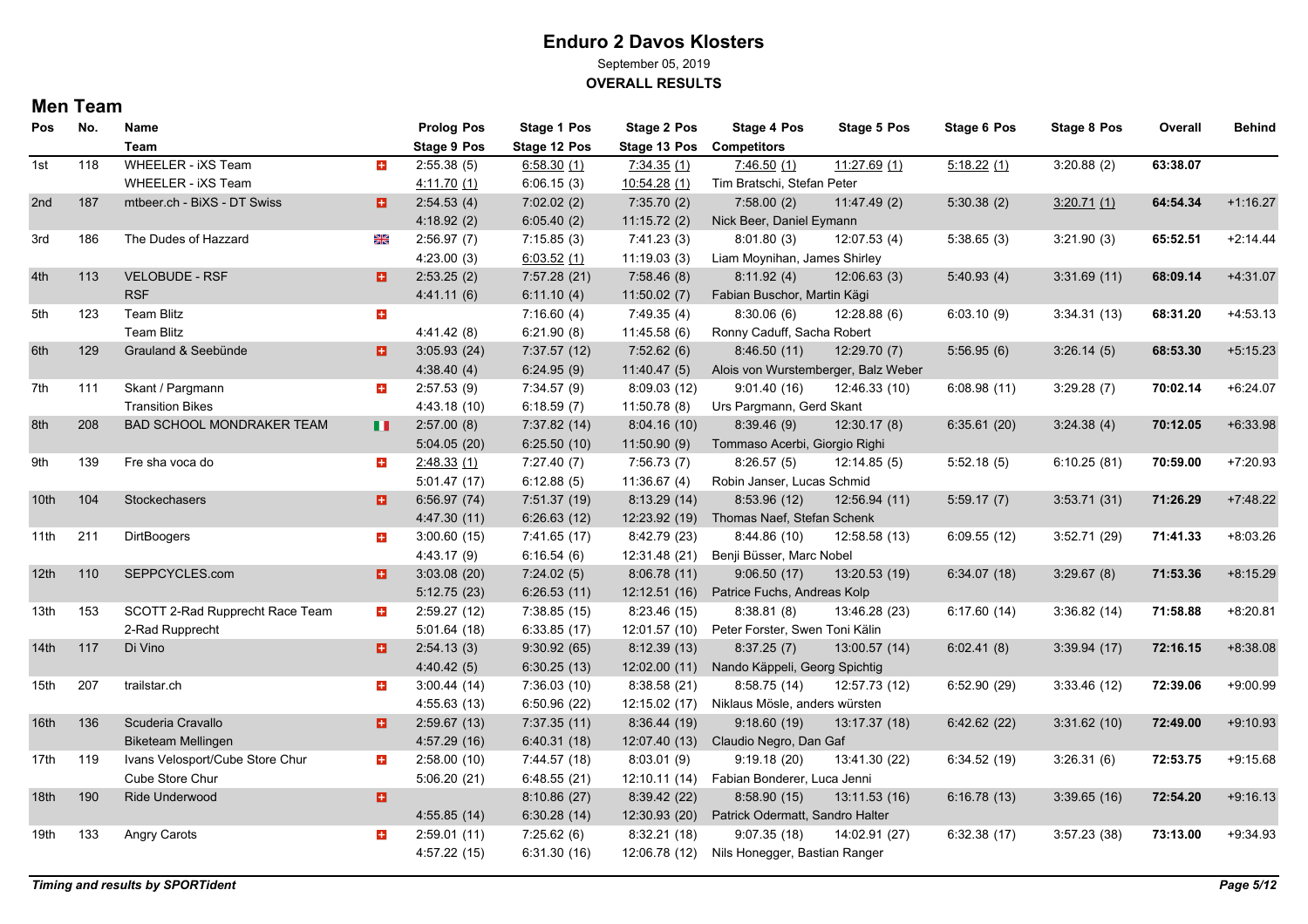September 05, 2019

**OVERALL RESULTS**

| Pos              | No. | Name                      |                          | <b>Prolog Pos</b>  | Stage 1 Pos  | <b>Stage 2 Pos</b> | Stage 4 Pos                                      | <b>Stage 5 Pos</b> | <b>Stage 6 Pos</b> | Stage 8 Pos  | Overall  | <b>Behind</b> |
|------------------|-----|---------------------------|--------------------------|--------------------|--------------|--------------------|--------------------------------------------------|--------------------|--------------------|--------------|----------|---------------|
|                  |     | Team                      |                          | <b>Stage 9 Pos</b> | Stage 12 Pos | Stage 13 Pos       | <b>Competitors</b>                               |                    |                    |              |          |               |
| 20th             | 124 | Team B                    | $\pm$                    | 3:08.62(30)        | 8:54.02 (49) | 8:47.88 (26)       | 9:25.27(24)                                      | 13:03.85 (15)      | 6:08.63(10)        | 3:41.50 (19) | 73:51.19 | $+10:13.12$   |
|                  |     | one80-shop.ch             |                          | 5:09.23(22)        | 6:30.52(15)  | 12:10.29(15)       | remy allemann, oliver bandi                      |                    |                    |              |          |               |
| 21st             | 169 | UpKiller                  | o                        | 3.02.24(19)        | 7:51.73 (20) | 8:31.67(16)        | 9:20.82(21)                                      | 14:03.20 (28)      | 6:45.25(25)        | 3.49.84(28)  | 74:48.60 | $+11:10.53$   |
|                  |     |                           |                          | 5:22.03(30)        | 6.41.08(19)  | 12:22.98 (18)      | Raphael Huber, Nico Hunger                       |                    |                    |              |          |               |
| 22nd             | 135 | <b>BIELLATTACK</b>        | $\pm$                    | 3:11.55(33)        | 7:37.70 (13) | 8:32.06 (17)       | 9:22.60(23)                                      | 13:30.95 (20)      | 6:36.25(21)        | 3.48.23(25)  | 75:19.76 | $+11.41.69$   |
|                  |     |                           |                          | 5:16.98(25)        | 7:12.41 (37) | 13:22.58 (31)      | Gabriele Bordoli, Alan Ferrari                   |                    |                    |              |          |               |
| 23rd             | 178 | Velobude ActionTeam       | H                        | 3:03.33(21)        | 8.22.50(33)  | 8:47.50(24)        | 10:07.57 (33)                                    | 13:57.95 (25)      | 6.45.43(26)        | 3.41.94(20)  | 76:07.01 | $+12:28.94$   |
|                  |     |                           |                          | 5:02.75(19)        | 6.46.83(20)  | 12:34.54 (23)      | Roger Masson, Stefan Zorn                        |                    |                    |              |          |               |
| 24th             | 127 | Bis einer heult           |                          | 3:09.65(31)        | 8:13.58(28)  | 9:19.00(33)        | 9:22.35(22)                                      | 13:16.55 (17)      | 6:46.30(27)        | 3.47.65(23)  | 76:34.19 | $+12:56.12$   |
|                  |     | Bonanza Radmobil Bamberg  |                          | 5:35.36(34)        | 7:07.00 (34) |                    | 13:06.40 (27) Nick Dinkel, Patrick Seitter       |                    |                    |              |          |               |
| 25 <sub>th</sub> | 195 | TackNoHäfner              |                          | 3.11.05(32)        | 8:06.90(25)  | 9:09.29(31)        | 9:33.39(26)                                      | 13:47.28 (24)      | 6:43.96(24)        | 3.48.44(26)  | 76:35.26 | $+12:57.19$   |
|                  |     |                           |                          | 5:25.94(32)        | 7:00.11(31)  | 12:59.95 (26)      | Jens Haefner, Tobias Tack                        |                    |                    |              |          |               |
| 26th             | 105 | A Hell of a Team          | $+$                      | 3:07.12(27)        | 7:39.92 (16) | 9:01.10(30)        | 9:40.65(27)                                      | 14:02.00 (26)      | 6:42.77(23)        | 3:40.97(18)  | 76:42.92 | $+13:04.85$   |
|                  |     | one80shop.ch              |                          | 4:54.31(12)        | 6:56.66(24)  | 14:04.54 (43)      | Dominic Balz, José Luís Pinheiro Torres da Silva |                    |                    |              |          |               |
| 27th             | 201 | <b>Bikepark Färich</b>    | Ð.                       | 3:02.14(18)        | 8:09.52(26)  | 8:47.59(25)        | 9:46.10(28)                                      | 14:03.45 (29)      | 6:30.07(16)        | 3:56.89(37)  | 78:11.75 | +14:33.68     |
|                  |     |                           |                          | 5:16.59(24)        | 8.45.81(67)  | 12:55.73 (24)      | Lucas Hofmann, Michael Kühnis                    |                    |                    |              |          |               |
| 28th             | 156 | Kistlair Racing           | $\pm$                    | 3:06.83(25)        | 8:48.47 (45) | 8:54.37(28)        | 10:16.66 (34)                                    | 14:54.45 (35)      | 7:04.93 (32)       | 3:38.18(15)  | 79:08.15 | +15:30.08     |
|                  |     |                           |                          | 5:25.79(31)        | 6.57.72(25)  | 13:07.58 (28)      | Simon Kistler, Stephane Kistler                  |                    |                    |              |          |               |
| 29th             | 215 | <b>Fahrbar Bikes</b>      |                          | 3:13.95(38)        | 8.01.97(24)  | 9:23.03(36)        | 10:04.76 (32)                                    | 14:26.30 (30)      | 6:58.97(30)        | 4.05.94(43)  | 79:31.76 | +15:53.69     |
|                  |     |                           |                          | 5:21.60(29)        | 7:33.93 (49) | 13:35.26 (35)      | Max Freiheit, Robert Peuker                      |                    |                    |              |          |               |
| 30th             | 151 | The flying hamster        | H.                       | 3:00.97(16)        | 7:33.30(8)   | 8:36.73 (20)       | 9:29.05(25)                                      | 13:34.97 (21)      | 11:35.22 (77)      | 3:31.25(9)   | 79:33.73 | +15:55.66     |
|                  |     | <b>ACME</b>               |                          | 5:18.07(26)        | 6.58.56(26)  | 12:56.58 (25)      | Max Dupuis, Alexandre Marilly                    |                    |                    |              |          |               |
| 31st             | 162 | <b>DRIFT Bike Team</b>    | B                        | 3.05.55(23)        | 8.37.48(40)  | 9:30.94(38)        | 10:25.00 (37)                                    | 14:50.75 (32)      | 7:20.68(37)        | 3.55.14(33)  | 80:15.12 | +16:37.05     |
|                  |     |                           |                          | 5.42.90(37)        | 7:18.60(42)  | 12:33.63 (22)      | Manuel Anrig, Michael Brunner                    |                    |                    |              |          |               |
| 32nd             | 198 | In-Team-Rasur             |                          | 3.05.23(22)        | 8:00.15(22)  | 9:21.19(35)        | 10:19.35 (35)                                    | 15:23.53 (37)      | 7:08.03 (34)       | 4:11.10 (50) | 80:26.18 | $+16:48.11$   |
|                  |     |                           |                          | 5:37.35 (36)       | 7:11.80 (36) | 13:13.68 (29)      | Paul Feser, Falk Schlageter                      |                    |                    |              |          |               |
| 33rd             | 210 | <b>AmarillO Racing</b>    | o                        | 3:12.46(34)        | 8:20.78 (32) | 9:48.10(46)        | 10:30.94 (39)                                    | 15:31.37 (39)      | 7:15.22(36)        | 3.45.69(22)  | 81:31.02 | $+17:52.95$   |
|                  |     |                           |                          | 5:33.17(33)        | 7:14.47 (38) | 13:31.28 (33)      | Fabian Dürig, Pascal Schlatter                   |                    |                    |              |          |               |
| 34th             | 157 | <b>MRALF</b>              | $\pm$                    |                    | 8:35.93 (38) | 9:29.65(37)        | 11:00.44 (44)                                    | 14:51.81 (33)      | 7:07.91 (33)       | 3:59.00 (39) | 81:41.26 | $+18:03.19$   |
|                  |     |                           |                          | 6.04.94(44)        | 7:10.75 (35) | 13:20.83 (30)      | Arnaud Buffat, Marc Hoess                        |                    |                    |              |          |               |
| 35th             | 150 | <b>Flying Tambourines</b> | o.                       | 3:13.29(35)        | 8:13.89 (29) | 9:31.13(39)        | 10:31.30 (40)                                    | 15:27.70 (38)      | 7:26.43 (38)       | 4:03.87(41)  | 81:48.08 | $+18:10.01$   |
|                  |     |                           |                          | 6:00.35(41)        | 6.59.23(28)  | 13:34.18 (34)      | Rico Bürkli, Michael Kloiber                     |                    |                    |              |          |               |
| 36th             | 167 | Lore Components           | <b>The Second Second</b> | 3:13.47(37)        | 8.38.88(41)  | 9.31.95(40)        | 10:29.29 (38)                                    | 16:12.98 (44)      | 7:01.95 (31)       | 3.48.96(27)  | 81:59.31 | $+18:21.24$   |
|                  |     |                           |                          | 5:19.45(28)        | 7:17.62(41)  | 13:38.23 (36)      | Philip Vandeput, Roel Verpoorten                 |                    |                    |              |          |               |
| 37th             | 168 | Grediabe                  | o                        |                    | 8:49.73 (46) | 9.43.36(45)        | 10:20.02 (36)                                    | 15:23.15 (36)      | 7:31.30 (39)       | 4:14.40 (56) | 83:30.89 | +19:52.82     |
|                  |     |                           |                          | 5:51.40(38)        | 7:17.47 (40) | 14:20.06 (47)      | David Gräub, Stefan Röthlisberger                |                    |                    |              |          |               |
| 38th             | 164 | Free Mountain Senduro     | $\pm$                    | 3.08.40(29)        | 8:29.35(37)  | 10:36.51 (59)      | 11:35.33 (51)                                    | 15:32.48 (40)      | 7:51.05 (43)       | 4.09.60(47)  | 84:52.78 | $+21:14.71$   |
|                  |     |                           |                          | 5:53.04(39)        | 7:03.62 (33) | 13:41.80 (38)      | Mike Kistler, Renato Rufener                     |                    |                    |              |          |               |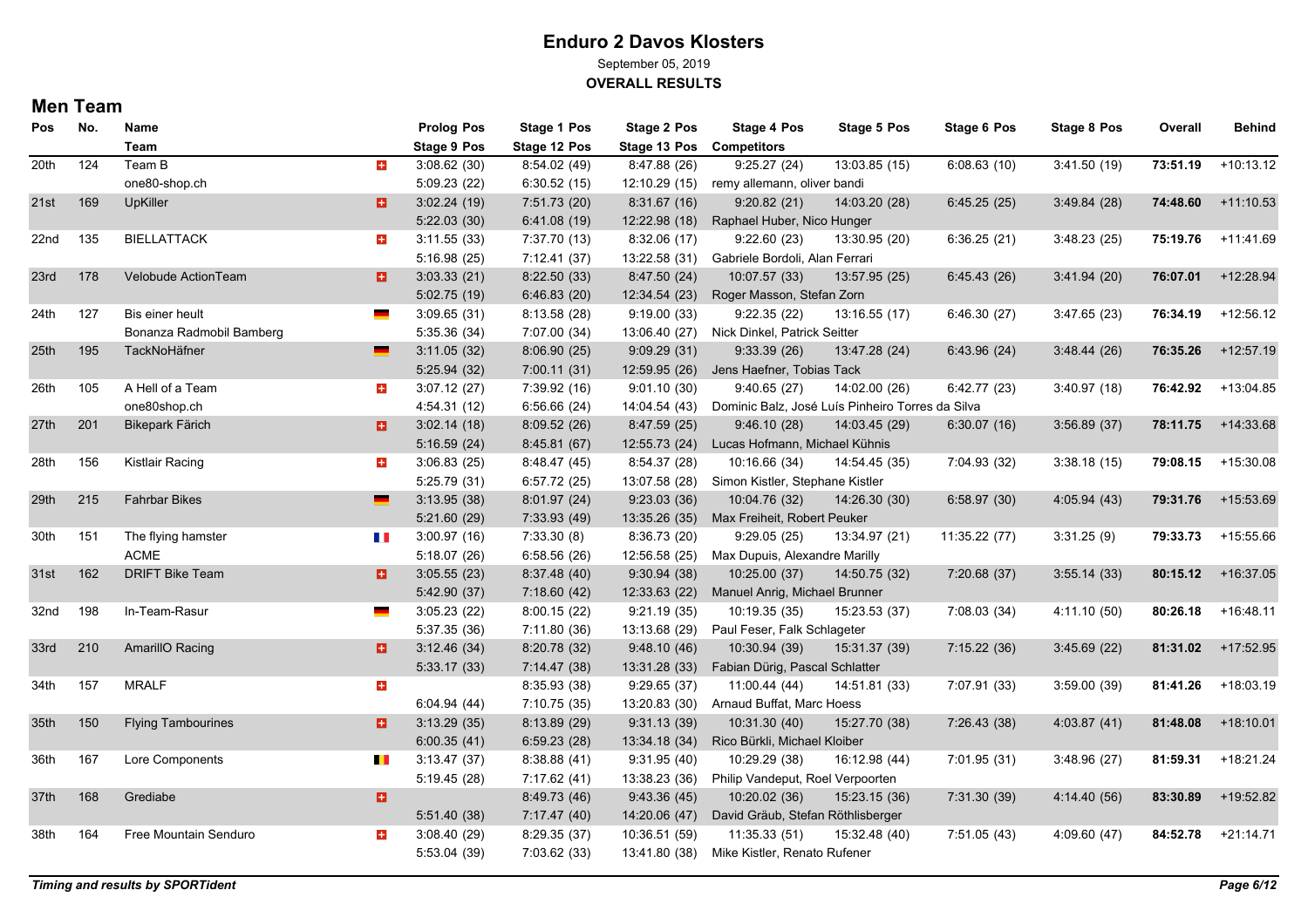September 05, 2019

**OVERALL RESULTS**

| <b>Pos</b> | No. | Name                           |                          | <b>Prolog Pos</b>  | Stage 1 Pos   | Stage 2 Pos   | <b>Stage 4 Pos</b>               | Stage 5 Pos                                | Stage 6 Pos  | <b>Stage 8 Pos</b> | Overall  | <b>Behind</b> |
|------------|-----|--------------------------------|--------------------------|--------------------|---------------|---------------|----------------------------------|--------------------------------------------|--------------|--------------------|----------|---------------|
|            |     | <b>Team</b>                    |                          | <b>Stage 9 Pos</b> | Stage 12 Pos  | Stage 13 Pos  | <b>Competitors</b>               |                                            |              |                    |          |               |
| 39th       | 165 | Free Mountain SENDuro 2        | $\pm$                    | 3:24.45(50)        | 8:17.70 (30)  | 9:20.61(34)   | 10:04.57 (31)                    | 14:50.23 (31)                              | 8:29.47 (54) | 4:04.84 (42)       | 85:14.74 | $+21:36.67$   |
|            |     |                                |                          | 5:19.39(27)        | 6:52.50(23)   | 17:55.43 (76) | Mirco Bähler, Matthias Stettler  |                                            |              |                    |          |               |
| 40th       | 181 | <b>Indieup Crew</b>            | a                        | 3:15.89(42)        | 9:13.29(55)   | 10:11.66 (53) | 11:58.10 (59)                    | 15:34.23 (41)                              | 8:25.58(52)  | 3:53.97 (32)       | 86:37.65 | $+22:59.58$   |
|            |     |                                |                          | 6:14.54(47)        | 7:14.65 (39)  | 13:51.63 (41) | Ciril Spescha, Lars Zurfluh      |                                            |              |                    |          |               |
| 41st       | 182 | Unterzug                       | 玉                        |                    | 8:52.63(47)   | 9:39.28(43)   | 11:30.17 (48)                    | 16:47.95 (52)                              | 7:54.20 (44) | 3:56.55(35)        | 86:38.65 | $+23:00.58$   |
|            |     |                                |                          | 6:01.25(42)        | 7:33.35 (48)  | 14:23.27 (50) |                                  | Matthias Güntensperger, Patrick Hörnlimann |              |                    |          |               |
| 42nd       | 213 | trailrider.ch                  | H                        | 3:27.53(54)        | 8:53.00(48)   | 10:02.46 (48) | 11:34.31 (50)                    | 16:23.53 (46)                              | 7:58.30(46)  | 4:01.34 (40)       | 86:48.62 | $+23:10.55$   |
|            |     | Aegeri Bike Club               |                          | 6:10.85(45)        | 7:26.08(45)   | 14:18.75 (46) | Hanno Küng, Aron Schelbert       |                                            |              |                    |          |               |
| 43rd       | 126 | MOMÒ Espürta                   | $\pm$                    | 3:13.37(36)        | 8:01.53 (23)  | 11:24.11 (71) | 10:46.05 (41)                    | 16:49.60 (53)                              | 7:46.16 (40) | 4:20.03 (62)       | 87:34.29 | $+23:56.22$   |
|            |     | sudümighi                      |                          | 6:24.30(52)        | 7:23.04 (44)  | 14:39.47 (53) | Furio Rigamonti, Marco Torriani  |                                            |              |                    |          |               |
| 44th       | 147 | BikeSpasten                    |                          | 3:28.03(55)        | 8.57.20(53)   | 10:19.82 (56) | 11:09.35 (45)                    | 16:44.43 (51)                              | 8:10.65(47)  | 4.05.95(44)        | 87:47.70 | $+24:09.63$   |
|            |     | Soulrider e.V.                 |                          | 6:36.99(60)        | 7:34.42 (50)  | 14:08.89 (45) | Richard Hornickel, Markus Kläser |                                            |              |                    |          |               |
| 45th       | 148 | Team Morletti                  | H II                     | 3:28.03(55)        | 9:16.57(56)   | 10:26.58 (57) | 11:37.87 (53)                    | 16:36.31 (48)                              | 7:46.40 (41) | 4:14.15 (55)       | 88:01.75 | +24:23.68     |
|            |     | Team Giangi's bike             |                          | 6:31.37(55)        | 7:26.40 (46)  | 14:06.10 (44) | Andrea Mori, Marco Perletti      |                                            |              |                    |          |               |
| 46th       | 114 | Yeah Bois                      | $-6$                     | 3:25.93(52)        | 9:12.08(54)   | 10:06.35 (50) | 11:39.61 (54)                    | 16:07.21 (43)                              | 8:12.70(48)  | 3:53.39 (30)       | 88:08.93 | $+24:30.86$   |
|            |     | Verein San Marino Gravity Team |                          | 6:23.42(51)        | 7:46.43 (56)  | 14:47.74 (57) |                                  | Federico Cherubini, Johannes Riemann       |              |                    |          |               |
| 47th       | 143 | Chass'ride                     | $+$                      | 3:29.25(57)        | 8.54.30 (50)  | 9:41.90(44)   | 11:44.15 (56)                    | 15:56.30 (42)                              | 8:55.05(59)  | 4:41.23 (71)       | 88:36.93 | $+24:58.86$   |
|            |     |                                |                          | 6:04.48(43)        | 7:57.77 (58)  | 14:41.75 (56) | Camille Germann, Maxime Guillod  |                                            |              |                    |          |               |
| 48th       | 130 | ONE80 Hardtail                 | в                        | 3:16.23(43)        | 8:36.22 (39)  | 9:33.83(41)   | 10:57.35 (43)                    | 14:53.38 (34)                              | 7:14.95(35)  | 11:16.27 (82)      | 88:53.72 | $+25:15.65$   |
|            |     | one80-shop.ch                  |                          | 5:36.60(35)        | 6.59.65(29)   | 13:45.47 (40) | Michael Bähler, Adrian Bangerter |                                            |              |                    |          |               |
| 49th       | 175 | IseoEnduro                     | H I                      | 3:29.91(58)        | 8:29.28 (36)  | 9:38.78(42)   | 13:37.00 (72)                    | 16:40.20 (49)                              | 7:55.10 (45) | 4:15.61 (57)       | 88:56.90 | $+25:18.83$   |
|            |     |                                |                          | 6:22.63(50)        | 7:36.90 (53)  | 14:21.40 (49) | Paolo Ferroni, Marco Martinelli  |                                            |              |                    |          |               |
| 50th       | 205 | Mtb-News.de                    |                          | 2:55.53(6)         | 12:40.65 (86) | 7:49.79(5)    | 8:56.25(13)                      | 12:37.85 (9)                               | 6:25.84(15)  | 3:48.20(24)        | 89:02.31 | $+25:24.24$   |
|            |     |                                |                          | 4.41.41(7)         | 7:02.68 (32)  | 24:59.64 (81) | Jakob Breitwieser, Max Ertle     |                                            |              |                    |          |               |
| 51st       | 183 | <b>Trail Slayer</b>            | $\pm$                    | 3:50.13(67)        | 9:22.23(61)   | 10:18.19 (55) | 11:36.45 (52)                    | 16:18.18 (45)                              | 8:13.48 (49) | 4:13.67 (54)       | 89:08.88 | $+25:30.81$   |
|            |     | <b>Bikeclub Mattertal</b>      |                          | 7:43.67 (68)       | 7:38.81 (54)  | 13:44.20 (39) | Max Jacobi, Nicolas Wicki        |                                            |              |                    |          |               |
| 52nd       | 108 | eat, sleep, go biking          | $\overline{\phantom{a}}$ | 3:23.98(47)        | 9:59.81(71)   | 11:13.97 (69) | 11:31.25 (49)                    | 16:42.55 (50)                              | 8:24.37(51)  | 4:12.07(52)        | 90:27.79 | $+26:49.72$   |
|            |     |                                |                          | 6:35.62(59)        | 7:27.61 (47)  | 14:20.54 (48) | Florian Birkhold, Philip Fischer |                                            |              |                    |          |               |
| 53rd       | 197 | From Nizza with Love           | H.                       |                    | 8:56.55(52)   | 10:38.75 (60) | 13:06.95 (68)                    | 17:14.08 (54)                              | 8:30.85(55)  | 3:56.70 (36)       | 90:36.81 | $+26:58.74$   |
|            |     |                                |                          | 6:26.95(53)        | 7:44.13 (55)  | 14:01.85 (42) | Simone Bonetti, Lorenzo Marelli  |                                            |              |                    |          |               |
| 54th       | 206 | Mtbs.cz                        |                          | 3.24.05(48)        | 8:41.41 (43)  | 10:33.25 (58) | 13:02.79 (66)                    | 16:24.88 (47)                              | 8:41.88 (57) | 4:09.75 (48)       | 90:42.17 | $+27:04.10$   |
|            |     |                                |                          | 6:27.03(54)        | 8:09.23(60)   | 14:31.95 (52) | Miloš Čihák, Jan Měšťák          |                                            |              |                    |          |               |
| 55th       | 188 | öpis mit Chnüü                 | $+$                      | 3.01.45(17)        | 8:25.27(35)   | 10:03.50 (49) | 10:03.34 (30)                    | 23:59.01 (77)                              | 8:36.10(56)  | 4.06.60(45)        | 91:57.88 | $+28:19.81$   |
|            |     |                                |                          | 6:18.12(49)        | 6:59.13(27)   | 13:26.81 (32) |                                  | Domink Betschart, Roland Gunzenhauser      |              |                    |          |               |
| 56th       | 214 | outsideisfree.ch - bold cycles | G.                       |                    | 9:24.25(62)   | 10:16.16(54)  | 11:51.96 (58)                    | 19:51.41 (66)                              | 8:16.32(50)  | 4:32.54 (68)       | 92:41.82 | $+29:03.75$   |
|            |     |                                |                          | 6:12.30(46)        | 7:36.35(52)   | 14:40.53 (55) | Edward White, Armin Ben Wurmser  |                                            |              |                    |          |               |
| 57th       | 200 | Mini pocitnice                 | o and                    | 3.14.20(39)        | 8:23.97 (34)  | 9:53.85(47)   | 10:56.64 (42)                    | 24:28.74 (78)                              | 7:48.97 (42) | 3:55.68 (34)       | 93:25.68 | $+29:47.61$   |
|            |     |                                |                          | 5:57.58 (40)       | 7:20.58 (43)  | 14:39.67 (54) | Miha Ben?an, Mohor Vrhonik       |                                            |              |                    |          |               |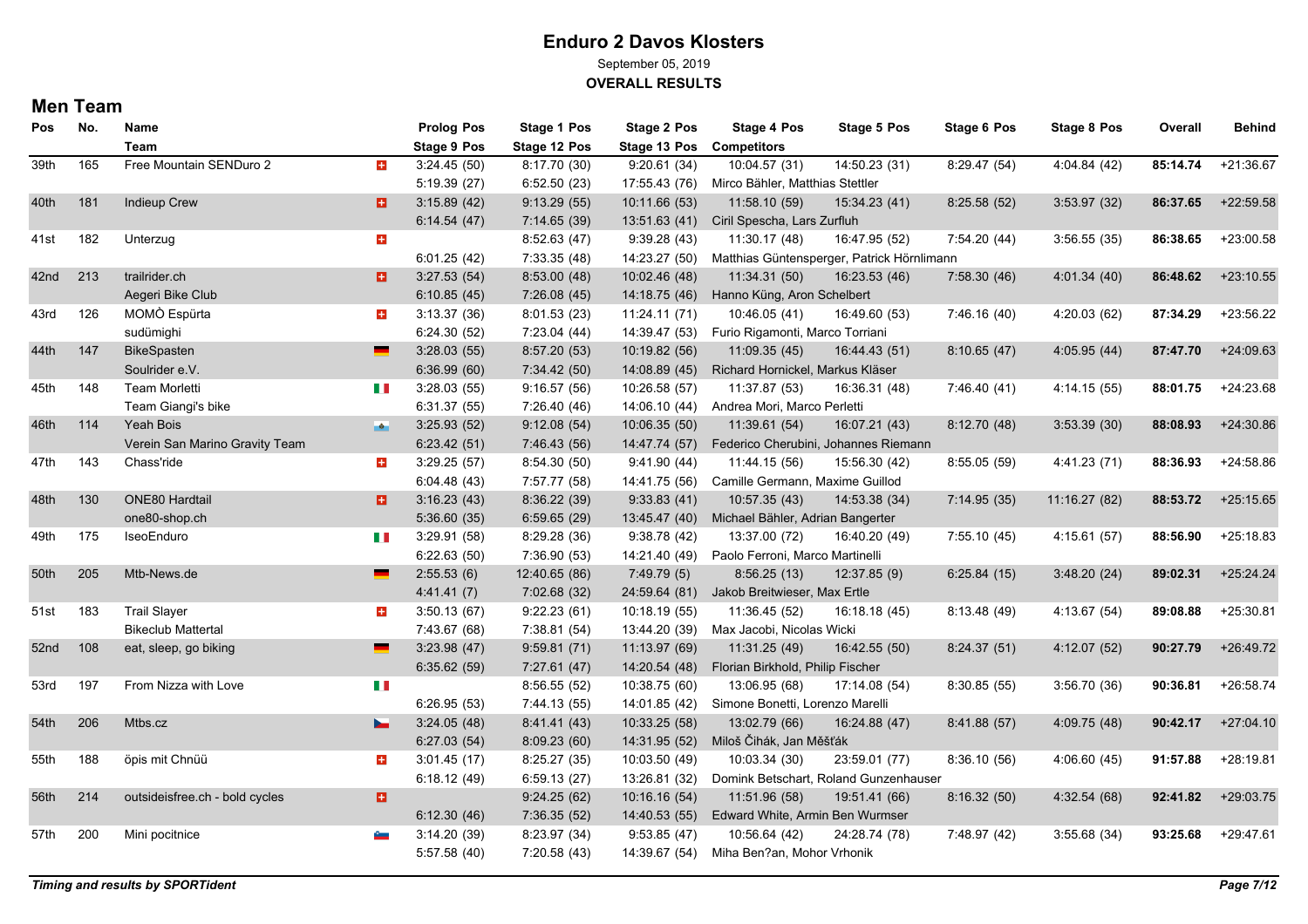September 05, 2019

**OVERALL RESULTS**

| <b>Pos</b> | No. | Name                          |                | <b>Prolog Pos</b>  | <b>Stage 1 Pos</b> | <b>Stage 2 Pos</b> | Stage 4 Pos                             | <b>Stage 5 Pos</b> | <b>Stage 6 Pos</b> | Stage 8 Pos  | Overall   | <b>Behind</b> |
|------------|-----|-------------------------------|----------------|--------------------|--------------------|--------------------|-----------------------------------------|--------------------|--------------------|--------------|-----------|---------------|
|            |     | Team                          |                | <b>Stage 9 Pos</b> | Stage 12 Pos       | Stage 13 Pos       | <b>Competitors</b>                      |                    |                    |              |           |               |
| 58th       | 107 | Raceteam radleck mering       | $\blacksquare$ | 3:27.07(53)        | 8.42.77(44)        | 10:06.68 (51)      | 11:40.45 (55)                           | 19:58.43 (68)      | 8.47.47(58)        | 4:06.65(46)  | 93:40.95  | $+30:02.88$   |
|            |     | Raceteam radleck mering       |                | 6:31.95(56)        | 7:56.57 (57)       | 15:49.98 (64)      | Michael Hagenbusch, Ulrich Hagenbusch   |                    |                    |              |           |               |
| 59th       | 116 | Paul's Praktikanten           | a              |                    | 9:34.58(66)        | 11:01.02 (66)      | 12:23.04 (61)                           | 17:56.88 (57)      | 8:29.00(53)        | 4:34.87 (69) | 94:44.35  | +31:06.28     |
|            |     |                               |                | 6:32.88(57)        | 8.28.04(65)        | 15:44.04 (62)      | Michael Rogenmoser, Martin Witting      |                    |                    |              |           |               |
| 60th       | 218 | <b>Team Dosenbier</b>         | $\equiv$       | 3:22.95(46)        | 8:56.47(51)        | 11:07.80 (68)      | 12:59.34 (64)                           | 17:48.56 (55)      | 9:24.28(62)        | 4:19.10 (60) | 95:38.03  | $+31:59.96$   |
|            |     | Cranks n' Chains/UCNE         |                | 6:58.88(62)        | 8:18.92(63)        | 15:44.68 (63)      | Benoît Fichaux, Jesus Riesta            |                    |                    |              |           |               |
| 61st       | 193 | TeamOn\'s Marc                | E.             |                    | 9.24.98(64)        | 11:30.35 (73)      | 12:18.84 (60)                           | 18:39.23 (59)      | 9:19.13(61)        | 4:11.89(51)  | 96:47.28  | $+33:09.21$   |
|            |     |                               |                | 7:08.17(63)        | 8:31.54(66)        | 15:43.15 (61)      | Timon Balmer, Marc Nyffeler             |                    |                    |              |           |               |
| 62nd       | 131 | one80 - 86                    | ÷              | 3:15.03(40)        | 8:41.12 (42)       | 8:58.98 (29)       | 9:52.79 (29)                            | 25:11.05 (80)      | 6:47.95(28)        | 3.42.40(21)  | 97:05.03  | +33:26.96     |
|            |     | one80-shop.ch/goodtimes.ch    |                | 13:12.20 (82)      | 7:00.04 (30)       | 13:38.50 (37)      | Niklaus Etter, Dominik Mast             |                    |                    |              |           |               |
| 63rd       | 142 | Trophy Bike Wallisellen       | Ð.             | 3:24.23(49)        | 9.44.45(68)        | 11:53.57 (75)      | 11:14.10 (46)                           | 18:20.53 (58)      | 9:05.34(60)        | 4:26.19(66)  | 97:36.38  | $+33:58.31$   |
|            |     | <b>Real Townhiller Fun1</b>   |                | 7:51.40 (69)       | 8:18.80(62)        | 16:42.00 (69)      | Patrick Grossmann, Fabian Huber         |                    |                    |              |           |               |
| 64th       | 209 | Easy Rider                    | $=$            | 3:38.58(63)        | 9:18.58(57)        | 10:54.94 (64)      | 13:32.10 (70)                           | 19:29.88 (62)      | 9:31.75(63)        | 4:20.35 (63) | 97:37.30  | +33:59.23     |
|            |     |                               |                | 6:14.97(48)        | 8:50.57(68)        | 15:24.16 (59)      | Bernd Heufelder, Daniel Malfent         |                    |                    |              |           |               |
| 65th       | 149 | Team PIP                      | e.             | 3:24.89(51)        | 9:21.05(60)        | 12:01.00 (76)      | 13:03.40 (67)                           | 19:46.25 (64)      | 10:05.55 (67)      | 4:43.25 (73) | 100:28.59 | +36:50.52     |
|            |     |                               |                | 7:11.78(64)        | 8:15.31(61)        | 16:01.00 (67)      | Luka Klemencic, Denis Zitnik            |                    |                    |              |           |               |
| 66th       | 144 | High Coast All Stars          | $\pm$          |                    | 10:38.60 (77)      | 12:08.86 (78)      | 12:37.63 (62)                           | 18:49.04 (61)      | 9:56.45(66)        | 4:22.34 (64) | 100:54.93 | $+37:16.86$   |
|            |     |                               |                | 8:21.77(73)        | 8:04.51(59)        | 15:55.73 (65)      | Magnus Eriksson, Martin Rettig          |                    |                    |              |           |               |
| 67th       | 173 | Motorama Holenstein Race Team | B.             | 3:15.87(41)        | 11:06.07 (80)      | 10:09.40 (52)      | 15:18.96 (78)                           | 19:34.39 (63)      | 14:37.73 (81)      | 4:12.70 (53) | 104:02.58 | $+40.24.51$   |
|            |     |                               |                | 6:33.65(58)        | 7:35.20(51)        | 14:54.48 (58)      | Flavio D'Intino, Thomas Knöpfel         |                    |                    |              |           |               |
| 68th       | 140 | <b>Team Torell</b>            | $\pm$          | 3:47.90(66)        | 10:34.60 (76)      | 11:27.20 (72)      | 13:02.00 (65)                           | 18:42.92 (60)      | 11:22.53 (76)      | 4:17.35 (58) | 104:11.47 | $+40.33.40$   |
|            |     | VeloClub Carona               |                | 8:07.59 (71)       | 9:12.78(71)        | 17:24.50 (73)      | Riccardo Calvaresi, Omar Nino Scaglione |                    |                    |              |           |               |
| 69th       | 203 | dos canones                   | o              | 3:34.90(61)        | 9:19.45(58)        | 11:39.60 (74)      | 15:03.61 (77)                           | 20:20.98 (70)      | 11:01.60(74)       | 4:25.79 (65) | 107:13.93 | +43:35.86     |
|            |     |                               |                | 8:01.23(70)        | 10:59.50 (81)      | 16:22.17 (68)      | Alex Gisler, Thomas Stadler             |                    |                    |              |           |               |
| 70th       | 146 | Pedal Hard, Bitch             |                | 3:35.75(62)        | 10:42.93 (78)      | 11:16.10 (70)      | 13:40.95 (73)                           | 20:09.30 (69)      | 11:08.65 (75)      | 4:50.15(75)  | 107:37.69 | +43:59.62     |
|            |     |                               |                | 8:34.85(75)        | 9:33.82(75)        | 17:40.94 (75)      | Andreas Bartl, Dennis Fischer           |                    |                    |              |           |               |
| 71st       | 179 | <b>Team Miller</b>            | 米              | 3:31.50(59)        | 9:46.31(69)        | 13:11.07 (83)      | 13:32.50 (71)                           | 22:28.41 (75)      | 10:52.52 (71)      | 5:20.04(79)  | 108:47.79 | +45:09.72     |
|            |     |                               |                | 7:24.35(65)        | 9:10.15(69)        | 17:02.44 (71)      | Mark Miller, Will Miller                |                    |                    |              |           |               |
| 72nd       | 109 | FT Racing                     | ⋇              | 3.53.98(68)        | 11:03.32 (79)      | 12:23.38 (80)      | 13:54.55 (74)                           | 20:32.72 (71)      | 10:37.42 (69)      | 4:42.05 (72) | 109:03.48 | $+45:25.41$   |
|            |     |                               |                | 8:15.77(72)        | 10:05.32 (79)      | 17:28.95 (74)      | Thomas Hillidge, Frazer Roberts         |                    |                    |              |           |               |
| 73rd       | 184 | TIM und STRUPPI               | в.             | 3:57.15(70)        | 9:19.60(59)        | 10:50.50 (62)      | 13:22.36 (69)                           | 23:34.28 (76)      | 10:57.42 (73)      | 5:10.15(78)  | 110:13.89 | +46:35.82     |
|            |     |                               |                | 9:24.72(79)        | 9:32.15(74)        | 18:02.71 (77)      | Michael Bösch, Dario Furler             |                    |                    |              |           |               |
| 74th       | 160 | streppashück                  | ÷              | 3.44.78(65)        | 10:12.93 (72)      | 10:47.38 (61)      | 11:49.55 (57)                           | 29:33.85 (83)      | 10:32.50 (68)      | 4:49.04 (74) | 110:19.70 | $+46.41.63$   |
|            |     |                               |                | 7:33.14 (66)       | 9:28.86 (72)       | 15:32.45 (60)      | Filip Gianettoni, Nicola Mondada        |                    |                    |              |           |               |
| 75th       | 192 | Roots                         | o              | 3:57.32(71)        | 10:16.45(74)       | 13:50.08 (84)      | 15:21.13 (79)                           | 19:53.58 (67)      | 10:39.19 (70)      | 4:54.96 (76) | 111:43.55 | +48:05.48     |
|            |     |                               |                | 8:25.85(74)        | 9:31.88(73)        | 18:50.43 (79)      | Oliver Bukaric, Michael Seitz           |                    |                    |              |           |               |
| 76th       | 134 | MBro's                        | $\pm$          |                    | 11:42.11 (83)      | 12:21.00 (79)      | 15:37.55 (80)                           | 21:03.35 (73)      | 10:54.93 (72)      | 5:51.68 (80) | 112:45.04 | +49:06.97     |
|            |     |                               |                | 8:50.25(76)        | 9:37.77(76)        | 16:46.40 (70)      | Florian Meyer, Roman Meyer              |                    |                    |              |           |               |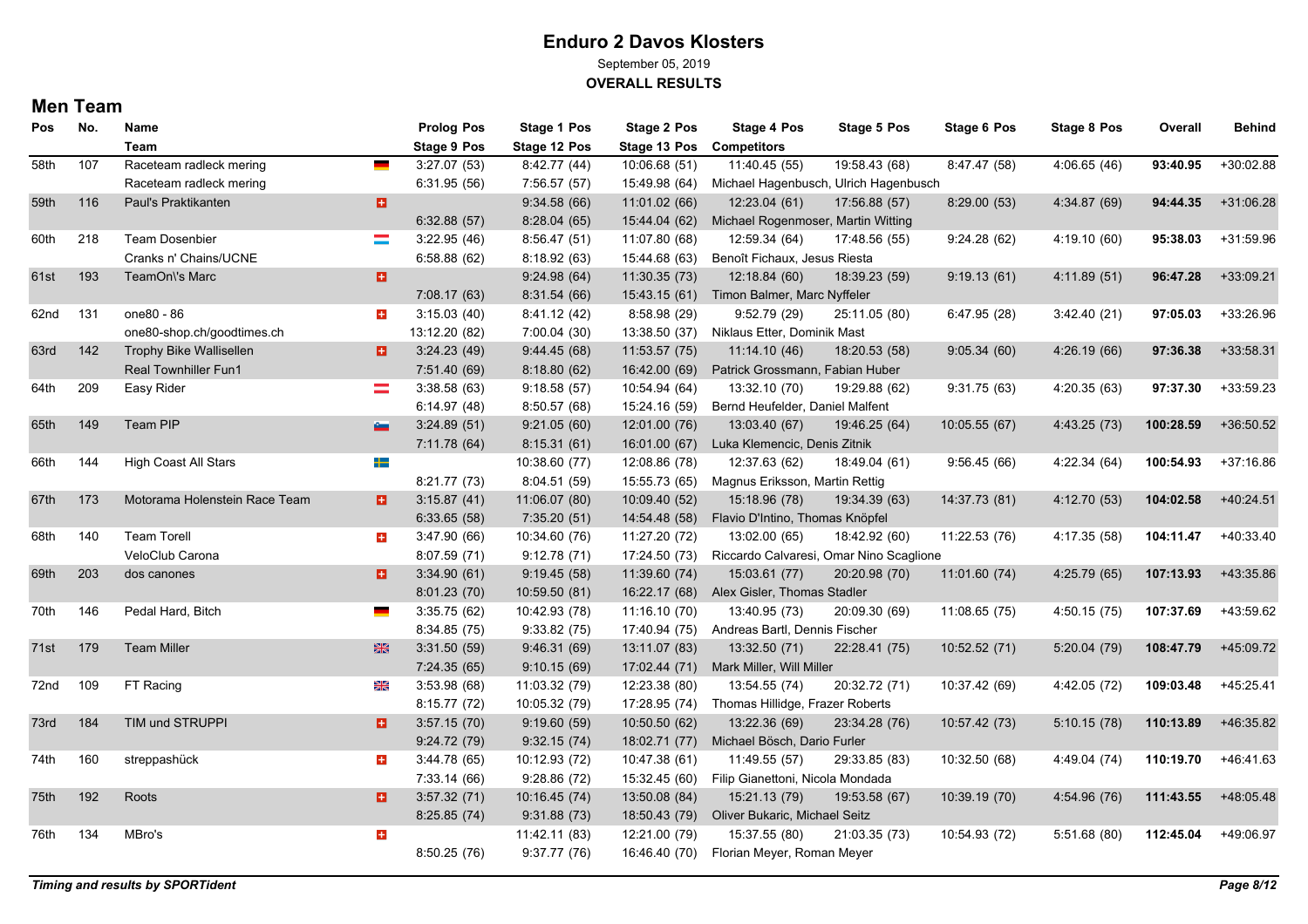September 05, 2019

**OVERALL RESULTS**

#### **Men Team**

| Pos        | No. | Name                   |       | <b>Prolog Pos</b> | Stage 1 Pos   | Stage 2 Pos   | <b>Stage 4 Pos</b>                  | Stage 5 Pos                            | Stage 6 Pos   | Stage 8 Pos  | Overall    | <b>Behind</b> |
|------------|-----|------------------------|-------|-------------------|---------------|---------------|-------------------------------------|----------------------------------------|---------------|--------------|------------|---------------|
|            |     | Team                   |       | Stage 9 Pos       | Stage 12 Pos  | Stage 13 Pos  | <b>Competitors</b>                  |                                        |               |              |            |               |
| 77th       | 106 | <b>APT Enduro</b>      | ═     | 3.56.68(69)       | 10:28.47 (75) | 12:25.76 (81) | 14:01.67 (75)                       | 22:12.98 (74)                          | 14:20.55 (80) | 4:18.15(59)  | 114:06.22  | +50:28.15     |
|            |     |                        |       | 9.04.08(77)       | 10:03.90 (78) | 17:10.66 (72) |                                     | Mattijs Elschot, Daan Penning de Vries |               |              |            |               |
| 78th       | 154 | <b>LUFAMASTO</b>       | H     | 4:02.38 (72)      | 11:49.15 (85) | 12:56.00 (82) | 15:55.39 (81)                       | 20:36.00 (72)                          | 12:33.68 (78) | 4:36.67(70)  | 116:30.73  | +52:52.66     |
|            |     |                        |       | 9:16.60(78)       | 9:51.37(77)   | 18:55.87 (80) | Lukas Matter, Fabian Stocker        |                                        |               |              |            |               |
| 79th       | 122 | Monstertrucking        |       | 3:20.45(45)       | 25:23.86 (87) | 10:58.52 (65) | 19:13.24 (83)                       | 17:49.42 (56)                          | 9.44.73(64)   | 4:19.47 (61) | 119:31.62  | +55:53.55     |
|            |     |                        |       | 7:37.67 (67)      | 8:25.16(64)   | 15:59.55 (66) | Michael Heinrich, Björn Siebel      |                                        |               |              |            |               |
| 80th       | 155 | <b>Spin Doctors</b>    |       | 3.38.88(64)       | 11:06.75 (81) | 12:04.22 (77) | 14:04.32 (76)                       | 25:01.52 (79)                          | 13:59.25 (79) | 5:05.33(77)  | 120:55.78  | $+57:17.71$   |
|            |     |                        |       | 10:25.65(81)      | 10.52.26 (80) | 18:16.48 (78) |                                     | Matthias Kachel, Stefan Schnakenberg   |               |              |            |               |
| 81st       | 170 | Besenwagen             |       |                   | 11:26.33 (82) | 14:29.70 (85) | 23:02.69 (84)                       | 19:48.25 (65)                          | 15:32.42 (82) | 4:31.46 (67) | 125:17.19  | $+61:39.12$   |
|            |     |                        |       | 10:16.25 (80)     | 11:46.70 (82) | 14:23.39 (51) | Sean Fingerhut, Nils Klingelhöfer   |                                        |               |              |            |               |
| <b>DNF</b> | 176 | MeislerTrailBanger     |       | 3:32.53(60)       | 9:24.80(63)   | 11:03.78 (67) | 12:51.10 (63)                       | 25:52.58 (82)                          | 9.54.57(65)   | 4:10.98 (49) | <b>DNF</b> |               |
|            |     |                        |       | 6.51.93(61)       | 9:10.31(70)   |               | Christian Fröhle, Maximilian Karlin |                                        |               |              |            |               |
| <b>DNF</b> | 120 | UKZ by Bikepoint       | $\pm$ |                   | 9:55.13(70)   | 10:50.88(63)  |                                     |                                        |               |              | <b>DNF</b> |               |
|            |     |                        |       |                   |               |               | Michael Fuchs, Markus Hasler        |                                        |               |              |            |               |
| <b>DNF</b> | 138 | TechnoBambi            | 81    | 3:07.75(28)       | 8:20.30(31)   | 8:52.89(27)   | 11:16.61 (47)                       | 25:44.47 (81)                          |               |              | <b>DNF</b> |               |
|            |     |                        |       |                   |               |               | Lucien Papilloud, Alain Tenconi     |                                        |               |              |            |               |
| DNF        | 132 | ARound                 | $+$   | 3:17.10(44)       | 10:13.63 (73) | 24:31.85 (87) |                                     |                                        |               |              | <b>DNF</b> |               |
|            |     | Around MTB Experiences |       |                   |               |               | Nicola Bianchi, Loris Lucchini      |                                        |               |              |            |               |
| <b>DNF</b> | 189 | Großstadtkloppies      |       | 4:07.55(73)       | 11:46.35 (84) | 15:32.53 (86) | 18:33.32 (82)                       | 41:20.99 (84)                          |               |              | <b>DNF</b> |               |
|            |     |                        |       |                   |               |               | Alexander Rödiger, Philipp Rödiger  |                                        |               |              |            |               |
| <b>DNF</b> | 158 | <b>Muller Bros</b>     | $+$   | 3:07.00(26)       | 9:36.87(67)   | 9:10.73(32)   |                                     |                                        |               |              | <b>DNF</b> |               |
|            |     |                        |       |                   |               |               | Ismaël Müller, Jérôme Müller        |                                        |               |              |            |               |
| <b>DSQ</b> | 216 | <b>TheSwissRiders</b>  | в     |                   | 8:51.68       | 10:25.63      | 11:13.78                            | 15:20.56                               | 7.40.44       | 4:02.80      | <b>DSQ</b> |               |
|            |     |                        |       | 5:50.23           |               |               | Michael Wintzer, Marc Mathausch     |                                        |               |              |            |               |

### **Mixed Team**

| Pos | No. | Name                         |                          | <b>Prolog Pos</b> | Stage 1 Pos        | Stage 2 Pos  | Stage 4 Pos                        | Stage 5 Pos  | Stage 6 Pos | Stage 8 Pos | Overall  | <b>Behind</b> |
|-----|-----|------------------------------|--------------------------|-------------------|--------------------|--------------|------------------------------------|--------------|-------------|-------------|----------|---------------|
|     |     | Team                         |                          | Stage 9 Pos       | Stage 12 Pos       | Stage 13 Pos | Competitors                        |              |             |             |          |               |
| 1st | 408 | NonDeBizz                    | $\pm$                    | 3.14.66(3)        | 8.10.67(1)         | 9.54.54(6)   | 10:00.00(1)                        | 14:36.68 (1) | 7:12.92(3)  | 3:58.33(6)  | 80:47.61 |               |
|     |     |                              |                          | 5.23.80(2)        | 7:30.17(5)         | 14:00.50(8)  | Sébastien Angiolini, Clivia Gobat  |              |             |             |          |               |
| 2nd | 418 | Love the ride / No shortcuts | 8.                       | 3.10.28(2)        | 8:48.70(5)         | 9:22.72(2)   | 10:39.56(2)                        | 15:31.35(3)  | 7:09.53(2)  | 3:55.08(4)  | 82:14.13 | $+1:26.52$    |
|     |     |                              |                          | 5.47.23(3)        | 7:18.38(2)         | 13.41.58(4)  | Nevin Galmarini, Stefanie Thalmann |              |             |             |          |               |
| 3rd | 415 | SWOOTH VOJO TEAM             | <b>The Second Second</b> | 3.27.55(8)        | 8.45.12(4)         | 9.36.75(4)   | 11:28.77(4)                        | 15:46.01 (4) | 7:15.26(4)  | 3:52.00(2)  | 83:59.17 | $+3:11.56$    |
|     |     |                              |                          | 5:56.47(4)        | 7:39.10(6)         | 13.39.69(3)  | Kristien Achten, Tim Jacobs        |              |             |             |          |               |
| 4th | 422 | Outdoorx.ch                  | ы                        |                   | 8:23.50(3)         | 9:10.88(1)   | 15:01.94(15)                       | 14.44.16(2)  | 7:03.48(1)  | 3:55.20(5)  | 84:03.68 | $+3.16.07$    |
|     |     |                              |                          | 5.23.30(1)        | <u>7:13.70 (1)</u> | 13.07.52(1)  | Alban Pfiffner, Alba Wunderlin     |              |             |             |          |               |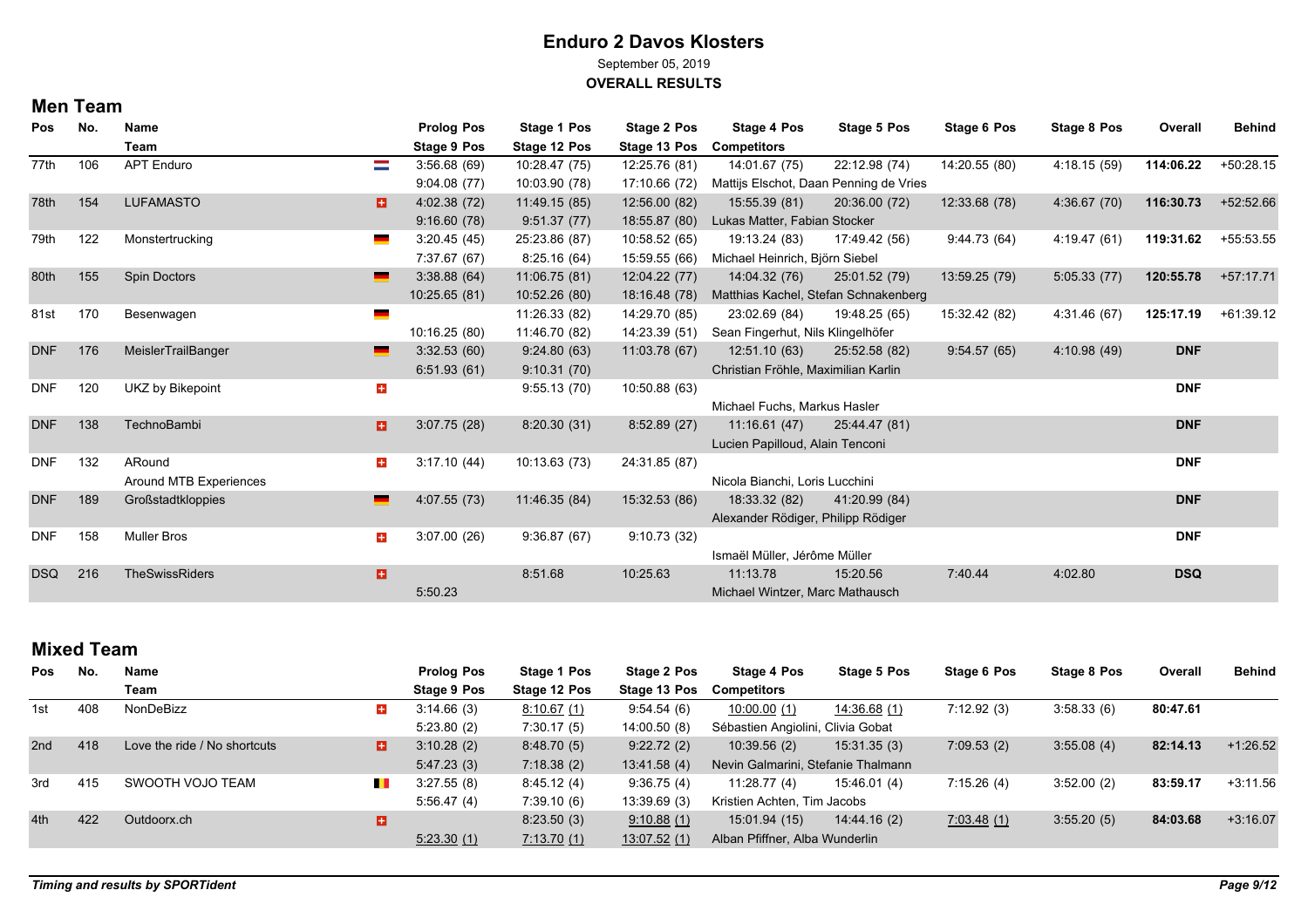September 05, 2019

**OVERALL RESULTS**

### **Mixed Team**

| Pos              | No. | Name                                   |              | <b>Prolog Pos</b>  | Stage 1 Pos   | <b>Stage 2 Pos</b> | Stage 4 Pos                            | Stage 5 Pos   | <b>Stage 6 Pos</b> | <b>Stage 8 Pos</b> | Overall    | <b>Behind</b> |
|------------------|-----|----------------------------------------|--------------|--------------------|---------------|--------------------|----------------------------------------|---------------|--------------------|--------------------|------------|---------------|
|                  |     | Team                                   |              | <b>Stage 9 Pos</b> | Stage 12 Pos  | Stage 13 Pos       | <b>Competitors</b>                     |               |                    |                    |            |               |
| 5th              | 414 | 40/50 Neurodermitis Racing             | <u>e a</u>   | 3:32.75(12)        | 8:56.91(7)    | 9:25.81(3)         | 11:22.85(3)                            | 15:50.13(5)   | 8:07.37(7)         | 4.08.30(9)         | 85:17.56   | $+4:29.95$    |
|                  |     |                                        |              | 6:02.79(5)         | 7:25.13(4)    | 13:58.27 (6)       | Ana Molinari, Matze Weckbach           |               |                    |                    |            |               |
| 6th              | 410 | Rocky Mountain Specialized Team        | a            | 3.08.52(1)         | 8:19.38(2)    | 10:00.98(7)        | 12:20.03(9)                            | 16:21.12(7)   | 8:11.47(8)         | 3:54.86(3)         | 86:37.93   | $+5:50.32$    |
|                  |     |                                        |              | 6:38.10(11)        | 7:20.03(3)    | 13:31.96 (2)       | Ruggiero Ottavio, Isabelle Weber       |               |                    |                    |            |               |
| 7th              | 404 | <b>BW Cycling</b>                      | ⋇            | 3.27.03(6)         | 8:55.97(6)    | 9.47.98(5)         | 12:03.04(7)                            | 16:20.06(6)   | 8.04.18(6)         | 3.47.08(1)         | 87:01.69   | $+6.14.08$    |
|                  |     | <b>BW Cycling</b>                      |              | 6:08.12(6)         | 7:55.97(9)    | 13:59.29 (7)       | Sophie Halhead, Tom Halhead            |               |                    |                    |            |               |
| 8th              | 403 | SantaCerveza                           | a            | 3:20.95(4)         | 9:07.77(8)    | 10:22.18(8)        | 11:55.75(6)                            | 17:08.28 (10) | 8:46.23(9)         | 4:00.25(7)         | 89:24.73   | $+8.37.12$    |
|                  |     |                                        |              | 6:15.72(7)         | 7:50.73(8)    | 13:57.82(5)        | Ysaline Van Kampen, Esteban Zimmermann |               |                    |                    |            |               |
| 9th              | 405 | Bébé chat                              | $\pm$        | 3:30.15(11)        | 9:19.03(10)   | 10:31.44 (9)       | 12:04.83 (8)                           | 17:01.21 (9)  | 7:50.66(5)         | 4:26.57 (13)       | 90:36.55   | $+9.48.94$    |
|                  |     |                                        |              | 6:24.85(8)         | 7:44.89(7)    | 15:13.07 (9)       | Luca Bianchi, Laurane Schaerer         |               |                    |                    |            |               |
| 10 <sub>th</sub> | 401 | Hop oder Flop                          | Ð.           | 3:24.97(5)         | 9:13.47(9)    | 10:49.30 (12)      | 11:32.25(5)                            | 16:59.71 (8)  | 9.38.76(11)        | 4:13.66(11)        | 92:34.04   | $+11.46.43$   |
|                  |     | Bikeride.ch                            |              | 6:36.18(9)         | 8:02.25(10)   | 15:28.46 (10)      | Priska Durrer, Thomas Rensch           |               |                    |                    |            |               |
| 11th             | 417 | ÄGERI                                  | $+$          | 3:30.02(10)        | 9:35.00(12)   | 11:15.08 (15)      | 12:58.27 (10)                          | 17:54.50 (11) | 9:08.70(10)        | 4:15.63(12)        | 95:32.44   | $+14.44.83$   |
|                  |     |                                        |              | 6:36.73(10)        | 8:09.42(11)   | 15:39.11 (11)      | Manuela Fecker, Martin Henggeler       |               |                    |                    |            |               |
| 12 <sup>th</sup> | 420 | <b>Biroma Bombers</b>                  | a            | 3:29.50(9)         | 9:53.97(14)   | 11:45.50 (16)      | 13:03.61 (11)                          | 19:11.73 (13) | 11:03.87(14)       | 4:11.35(10)        | 103:29.35  | $+22:41.74$   |
|                  |     |                                        |              | 7:54.45(13)        | 9:25.17(12)   | 16:59.70 (13)      | Dana Broger, Pascal Pensa              |               |                    |                    |            |               |
| 13th             | 406 | faktorsport - uphill sucks             | $\pm$        | 3:55.88(15)        | 11:26.35 (19) | 11:08.78 (14)      | 14:36.08 (14)                          | 20:13.85 (14) | 9:56.48(12)        | 5:02.62(16)        | 107:30.86  | $+26:43.25$   |
|                  |     | faktorsport.ch                         |              | 7:55.38(14)        | 10:14.75 (15) | 16:56.57 (12)      | Kevin Bürgi, Nadja Carisch             |               |                    |                    |            |               |
| 14 <sup>th</sup> | 407 | <b>LEGEND PÄDCHEN BURNER</b>           |              | 4:04.98(17)        | 10:32.69 (15) | 12:21.28 (17)      | 15:29.27 (16)                          | 21:15.75 (15) | 12:14.97 (16)      | 4:27.50(14)        | 111:50.36  | $+31:02.75$   |
|                  |     | Suf Betzdorf (Ski und Freizeit)        |              | 8:11.25(15)        | 9:31.41(13)   | 17:46.24 (16)      | Michael Göbel, Tina Göbel              |               |                    |                    |            |               |
| 15th             | 411 | Snowly&Grumpy                          | $\pm$        |                    | 10:44.25 (17) | 13:22.27 (19)      | 14:20.75 (13)                          | 21:55.05 (16) | 12:09.18 (15)      | 5:00.90(15)        | 114:27.00  | +33:39.39     |
|                  |     |                                        |              | 8:51.46(16)        | 10:22.70 (16) | 17:40.44 (15)      | Franziska Mauron, Tobias Spescha       |               |                    |                    |            |               |
| 16th             | 402 | Mikey&Maggie                           | =            | 4:03.83(16)        | 13:06.15 (20) | 15:43.82 (20)      | 17:01.45 (17)                          | 27:12.08 (17) | 12:36.05 (17)      | 5:25.00(17)        | 130:42.99  | +49:55.38     |
|                  |     |                                        |              | 9:30.38(17)        | 10:10.98 (14) | 19:57.08 (17)      | Maichel Lemmens, Margreet Meems        |               |                    |                    |            |               |
| <b>DNF</b>       | 413 | Benny und Clyde                        |              | 3:44.23(14)        | 10:43.80 (16) | 11:00.58 (13)      |                                        |               |                    |                    | <b>DNF</b> |               |
|                  |     |                                        |              |                    | 10:30.27 (17) | 17:12.77 (14)      | Benjamin Brachert, Constanze Bucher    |               |                    |                    |            |               |
| <b>DNF</b>       | 416 | <b>DOKA</b>                            | a            |                    | 11:16.72 (18) | 13:09.90 (18)      |                                        |               |                    |                    | <b>DNF</b> |               |
|                  |     |                                        |              |                    |               |                    | Karin Christen, Dominic Scheiber       |               |                    |                    |            |               |
| <b>DNF</b>       | 412 | Mountainbike.be - Multitask Industries | $\mathbf{L}$ | 3:39.13(13)        | 9:41.20(13)   | 10:33.45 (10)      | 14:14.83 (12)                          | 18:53.19 (12) | 10:52.55 (13)      | 4:02.60(8)         | <b>DNF</b> |               |
|                  |     |                                        |              | 6.46.55(12)        |               |                    | Alice Pirard, Michiel Van Aelbroeck    |               |                    |                    |            |               |
| <b>DNF</b>       | 419 | Kraftwerk - Mondraker                  | o            | 3:27.32(7)         | 9:19.65(11)   | 10:35.26 (11)      |                                        |               |                    |                    | <b>DNF</b> |               |
|                  |     | <b>KRAFTWERK - MONDRAKER</b>           |              |                    |               |                    | Marco Carrer, Eva Carrer-Enz           |               |                    |                    |            |               |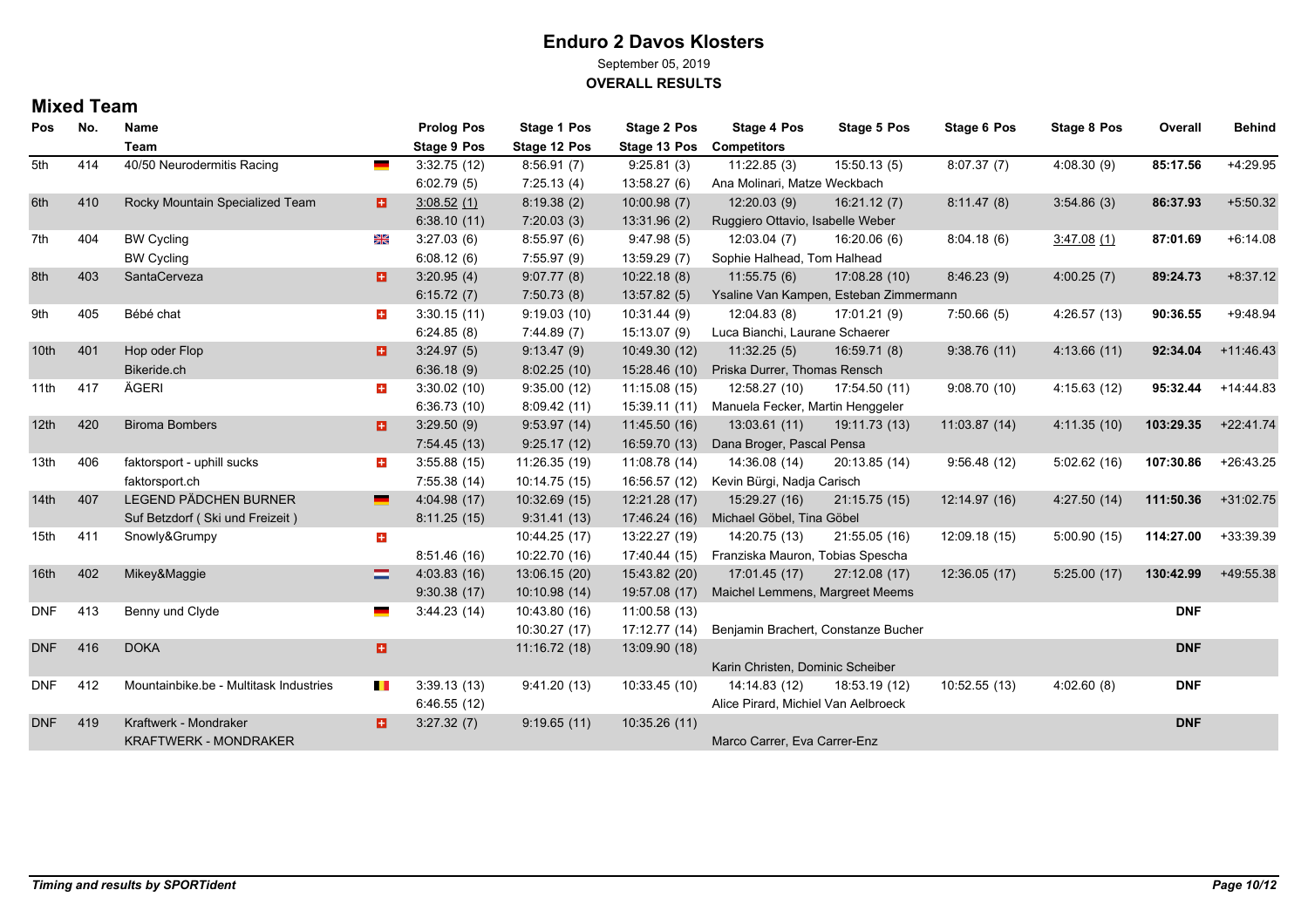September 05, 2019

**OVERALL RESULTS**

## **Not placed**

| Pos        | No. | Name                            |                | <b>Prolog Pos</b>  | Stage 1 Pos  | <b>Stage 2 Pos</b> | Stage 4 Pos                             | Stage 5 Pos                                 | <b>Stage 6 Pos</b> | <b>Stage 8 Pos</b> | Overall    | <b>Behind</b> |
|------------|-----|---------------------------------|----------------|--------------------|--------------|--------------------|-----------------------------------------|---------------------------------------------|--------------------|--------------------|------------|---------------|
|            |     | <b>Team</b>                     |                | <b>Stage 9 Pos</b> | Stage 12 Pos | Stage 13 Pos       | <b>Competitors</b>                      |                                             |                    |                    |            |               |
| n/c        | 161 | Performance                     | $\pm$          | 3:11.45            | 8:12.91      | 9:18.06            | 11:01.07                                | 15:30.20                                    | 7:24.62            | 4:03.63            | 82:03.48   |               |
|            |     |                                 |                | 5:59.06            | 7:01.05      | 13:32.88           | <b>Patrick Matt</b>                     |                                             |                    |                    |            |               |
| n/c        | 128 | faktorsport.ch                  | a              |                    | 9:44.88      | 8:49.83            | 10:58.48                                | 16:15.95                                    | 7:23.88            | 4:07.05            | 84:42.65   |               |
|            |     | faktosport.ch                   |                | 5:58.33            | 7:32.68      | 13:51.57           | Flurin Carisch, Fabian Wolfsberger      |                                             |                    |                    |            |               |
| n/c        | 171 | Team Dirtlej                    | and a          | 3:16.70            | 9:09.38      | 12:17.17           | 14:52.66                                | 14:18.82                                    | 6:20.62            | 3:57.60            | 85:24.79   |               |
|            |     |                                 |                | 5:26.50            | 6:29.50      | 12:32.54           | Max DeSimone, Adrian Strittmatter       |                                             |                    |                    |            |               |
| n/c        | 115 | Delfino International Race Team | 米              |                    | 8:23.13      | 10:14.56           | 12:04:40                                | 15:35.13                                    | 7:57.96            | 3:51.62            | 85:34.27   |               |
|            |     | <b>Züritrails</b>               |                | 6:00.16            | 7:20.33      | 14:06.98           | Allan Bouwstra, Douglas Weber-Steinhaus |                                             |                    |                    |            |               |
| n/c        | 103 | Kettenreaktion                  |                | 3:13.20            | 8:51.15      | 10:14.21           | 12:42.79                                | 16:22.29                                    | 9:30.23            | 3.56.62            | 88:49.08   |               |
|            |     |                                 |                | 6:53.95            | 7:05.26      | 13:12.58           | Dmytro Sinitsyn, Daniel Ulrich          |                                             |                    |                    |            |               |
| n/c        | 174 | Lörrach                         |                | 3:17.26            | 8:39.68      | 11:00.75           | 12:11.50                                | 17:47.38                                    | 9:04.18            | 4:08.98            | 91:17.64   |               |
|            |     |                                 |                | 6:47.98            | 7:27.44      | 14:09.75           | Alexander Dichtl, Adrian Herzog         |                                             |                    |                    |            |               |
| n/c        | 101 | Zenko                           | $\sim$         | 3:27.12            | 8:43.55      | 10:17.43           | 11:46.42                                | 18:07.45                                    | 12:40.65           | 4:58.33            | 95:18.99   |               |
|            |     |                                 |                | 7:16.33            | 7:21.39      | 14:07.44           | Manuel Koch, Stefan Zende               |                                             |                    |                    |            |               |
| n/c        | 177 | <b>NORTH CZECH RIDERS 2</b>     | $\blacksquare$ | 3:25.85            | 9:24.79      | 12:29.03           | 13:06.27                                | 17:11.26                                    | 9:48.50            | 4:37.20            | 96:45.00   |               |
|            |     |                                 |                | 6:05.60            | 8:02.98      | 15:59.37           | Vaclav Hajdur, Petr Miler               |                                             |                    |                    |            |               |
| n/c        | 145 | Airborne 7983                   | $\mathbf{r}$   | 3:34.79            | 9:46.90      | 12:18.43           | 14:25.92                                | 19:52.93                                    | 9:15.75            | 4:07.48            | 100:25.31  |               |
|            |     | Enthusia active tours           |                | 8:00.10            | 8:06.30      | 14:31.50           | Sven Czastka, Dalibor Pařil             |                                             |                    |                    |            |               |
| n/c        | 112 | Chicken-Nöggets Racing Team     | o              |                    | 9:17.30      | 10:44.58           | 12:29.28                                | 21:11.13                                    | 11:27.35           | 4:33.11            | 101:27.06  |               |
|            |     |                                 |                | 8:23.00            | 7:34.88      | 15:46.43           | Andrea Müller, Luca Müller              |                                             |                    |                    |            |               |
| n/c        | 781 | <b>Raging Bulls</b>             | Ж              |                    | 11:17.00     | 15:08.72           | 13:40.42                                | 19:52.05                                    | 11:11.85           | 4:24.90            | 109:33.08  |               |
|            |     |                                 |                | 7:43.75            | 9:01.06      | 17:13.33           | Jemba Bull, Talika Bull                 |                                             |                    |                    |            |               |
| n/c        | 194 | Offshore bikers2                | Ш              | 3:40.03            | 10:36.59     | 12:34.45           | 14:30.48                                | 22:26.37                                    | 12:19.12           | 5:16.35            | 117:01.37  |               |
|            |     |                                 |                | 9:37.55            | 10:16:43     | 19:24.03           | Jeroen Gevers, Rik Wouters              |                                             |                    |                    |            |               |
| n/c        | 199 | Studio Clint Racing 2           | $\equiv$       | 4:07.51            | 12:10.62     | 14:40.78           | 15:58.00                                | 22:57.80                                    | 15:55.57           | 5:06.80            | 123:48.33  |               |
|            |     |                                 |                | 7:38.32            | 9:23.07      | 19:57.37           | Bart de Jong, Job Hendrickx             |                                             |                    |                    |            |               |
| n/c        | 774 | Offshore bikers                 | Ш              | 3:54.41            | 11:13.03     | 18:19.40           | 18:17.48                                | 22:05.67                                    | 11:43.47           | 4:57.67            | 134:38.28  |               |
|            |     |                                 |                | 18:08.48           | 10:18.28     | 19:34.80           | Karel Gevers, Dave Van Hoof             |                                             |                    |                    |            |               |
| n/c        | 771 | Team Ikaros                     | ╋              | 3:47.17            | 11:00.07     | 12:59.30           | 15:56.43                                | 40:41.57                                    | 9:16.95            | 4.04.00            | 135:40.31  |               |
|            |     |                                 |                | 7:14.45            | 18:38.64     | 15:48.90           | Lars Beskow, David Fällman              |                                             |                    |                    |            |               |
| n/c        | 309 | Velo Klub Chreis Foif           | a              |                    | 13:59.18     | 20:14.88           | 23:11.33                                | 36:01.22                                    | 11:27.87           | 5:39.13            | 152:15.99  |               |
|            |     |                                 |                | 8:14.90            | 11:43.43     | 21:44.05           | Janine Padrutt, Mirjam Schori           |                                             |                    |                    |            |               |
| <b>DNF</b> | 738 | Die Gerdi Buben                 | $\pm$          | 3:15.34            | 8:49.98      | 9:01.65            | 10:01.53                                | 13:53.98                                    | 6:33.57            | 3.44.26            | <b>DNF</b> |               |
|            |     |                                 |                | 5:16.68            | 14:34.48     |                    | Roger Keller, Dominik Strobel           |                                             |                    |                    |            |               |
| <b>DNF</b> | 760 | Dust & Rubber                   | ≽≡             | 3:56.75            | 10:41.17     | 15:15.60           | 19:16:45                                | 23:44.75                                    |                    | 5:17.84            | <b>DNF</b> |               |
|            |     |                                 |                | 9:16.60            | 10:24.43     | 18:41.32           | Felipe De Montagut, Ruan Van Schalkwyk  |                                             |                    |                    |            |               |
| <b>DNF</b> | 204 | Bikings.dk                      | æ              | 3:12.68            | 8:26.95      |                    | 9.04.40                                 | 13:11.20                                    | 6:12.33            | 3:51.00            | <b>DNF</b> |               |
|            |     |                                 |                | 4:47.14            | 6:19.60      | 11:50.97           |                                         | Patric Tinner, Frederik Mørkeberg Mikkelsen |                    |                    |            |               |